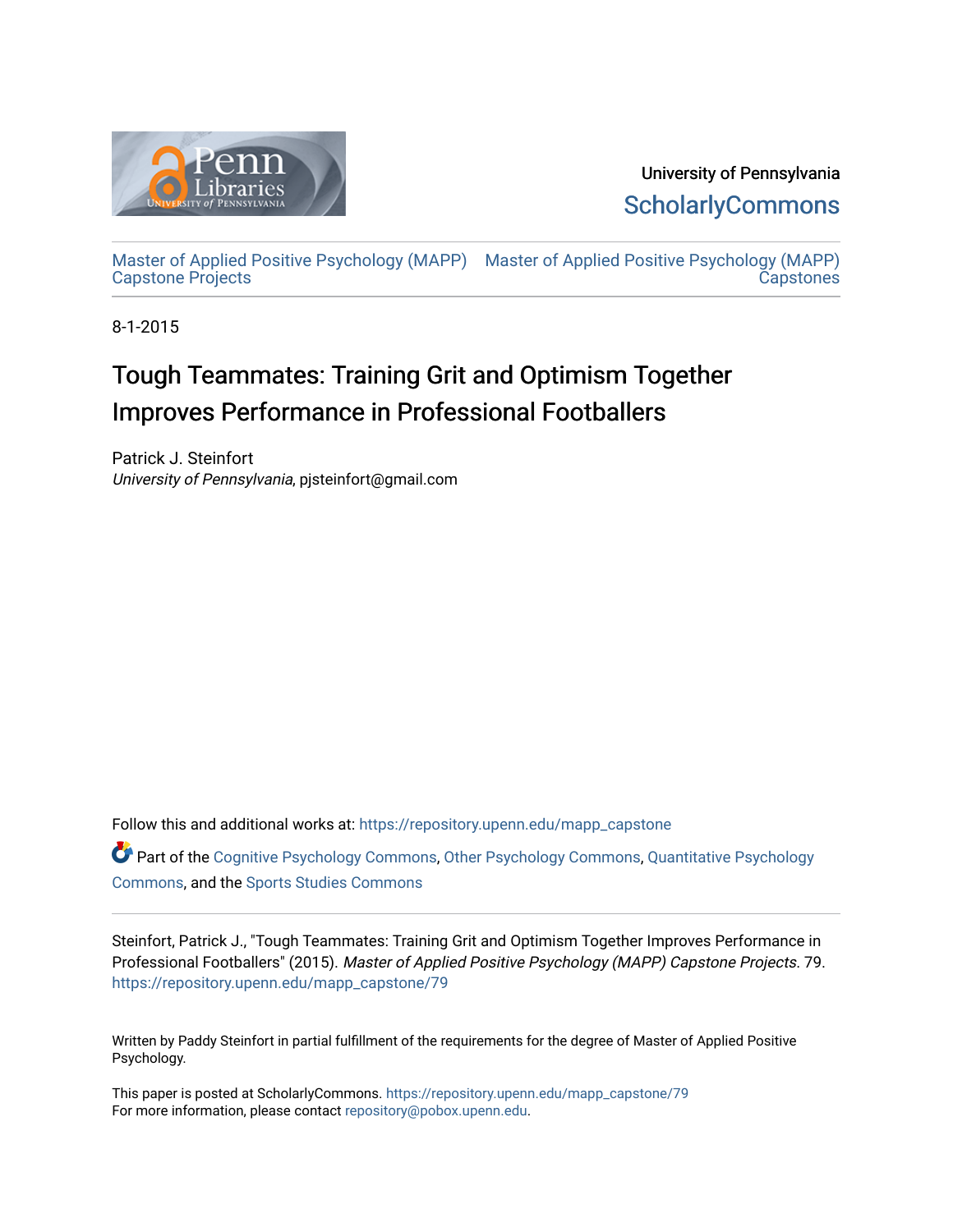# Tough Teammates: Training Grit and Optimism Together Improves Performance in Professional Footballers

## Abstract

Many psychological constructs under the heading of Positive Psychology are important to the careers of athletes and other high level performers. Grit and optimism have both been linked to performance outcomes in multiple disciplines, and interventions have been trialed to develop these factors in individuals and groups, with varying levels of success. Using an adapted version of the Penn Resiliency Program (PRP) and Master Resilience Training (MRT) programs used to train resilience in both education and military settings, we implemented a mental toughness training intervention with a group of professional football players (n = 22) and also followed a control group (n = 13) in the same team. Results show the training was effective at increasing optimism but not grit, and had a positive impact on performance over the following season that was moderated by previous performance levels. Correlations and regression models also showed that optimism and grit together were subsequently predictive of consistency and performance. We discuss the moderating effects of the player's pre-training level of ability as well as potential leadership effects, and offer recommendations for future research into the links between optimism, grit and performance.

## Keywords

resilience, grit, optimism, mental toughness, performance, training, consistency, sport, coaching, wellbeing

## **Disciplines**

Cognitive Psychology | Other Psychology | Quantitative Psychology | Sports Studies

## **Comments**

Written by Paddy Steinfort in partial fulfillment of the requirements for the degree of Master of Applied Positive Psychology.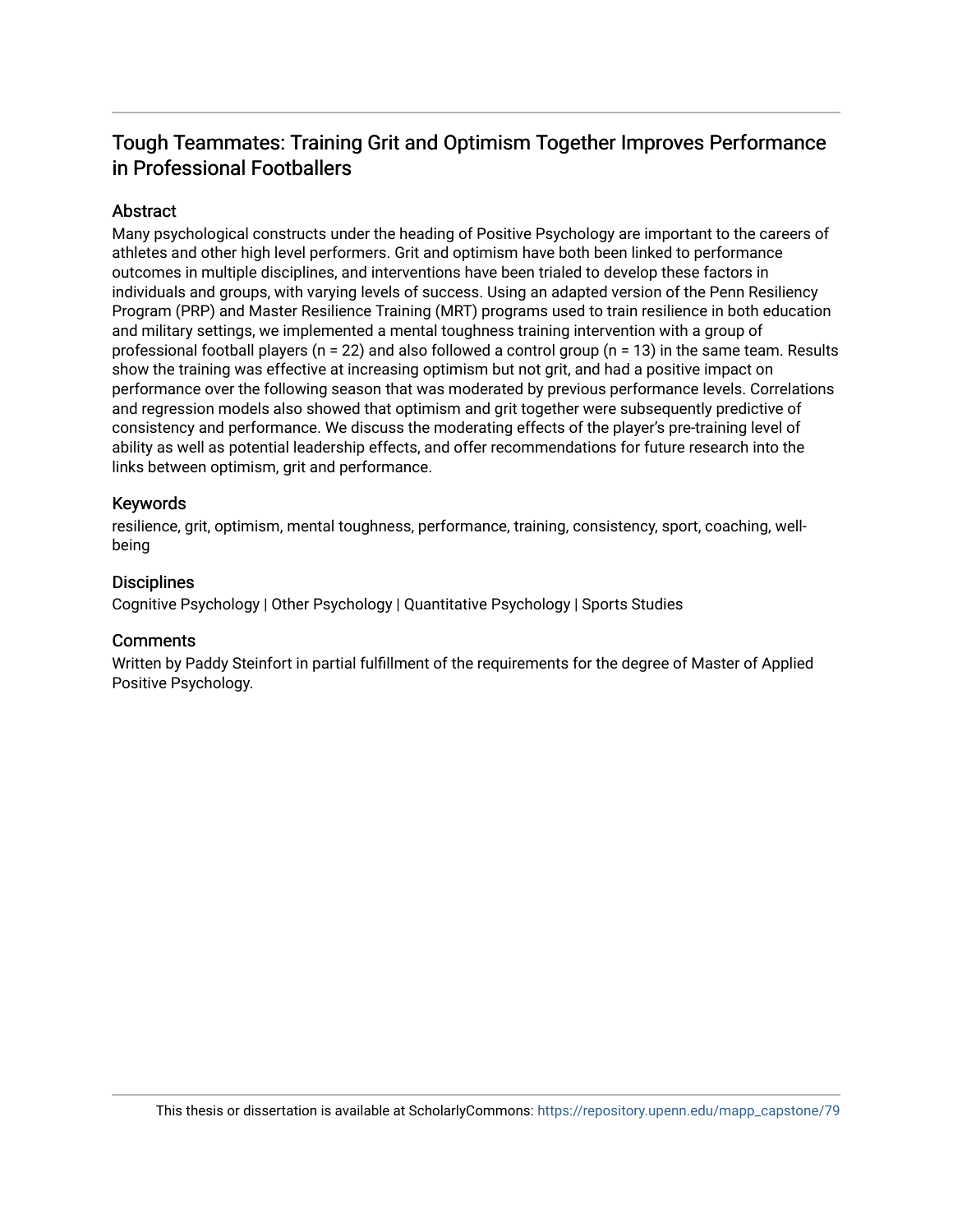Tough Teammates: Training Grit and Optimism Together Improves Performance in Professional Footballers Patrick J. Steinfort

University of Pennsylvania

A Capstone Project Submitted In Partial Fulfillment of the Requirements for the Degree of Master of Applied Positive Psychology

> Advisor: Angela Lee Duckworth August 1, 2015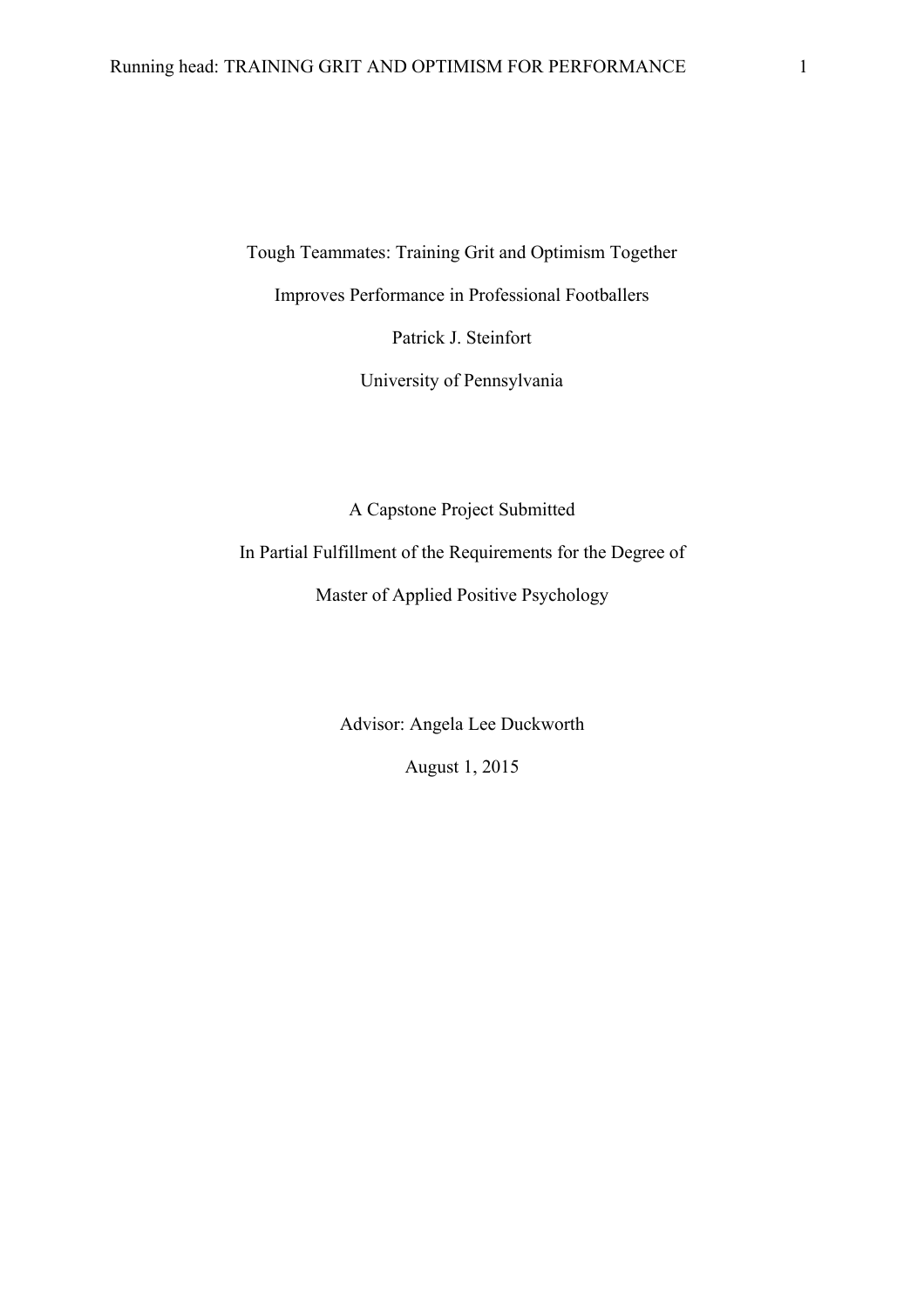#### Abstract

Many psychological constructs under the heading of Positive Psychology are important to the careers of athletes and other high level performers. Grit and optimism have both been linked to performance outcomes in multiple disciplines, and interventions have been trialed to develop these factors in individuals and groups, with varying levels of success. Using an adapted version of the Penn Resiliency Program (PRP) and Master Resilience Training (MRT) programs used to train resilience in both education and military settings, we implemented a mental toughness training intervention with a group of professional football players ( $n = 22$ ) and also followed a control group ( $n = 13$ ) in the same team. Results show the training was effective at increasing optimism but not grit, and had a positive impact on performance over the following season that was moderated by previous performance levels. Correlations and regression models also showed that optimism and grit together were subsequently predictive of consistency and performance. We discuss the moderating effects of the player's pre-training level of ability as well as potential leadership effects, and offer recommendations for future research into the links between optimism, grit and performance.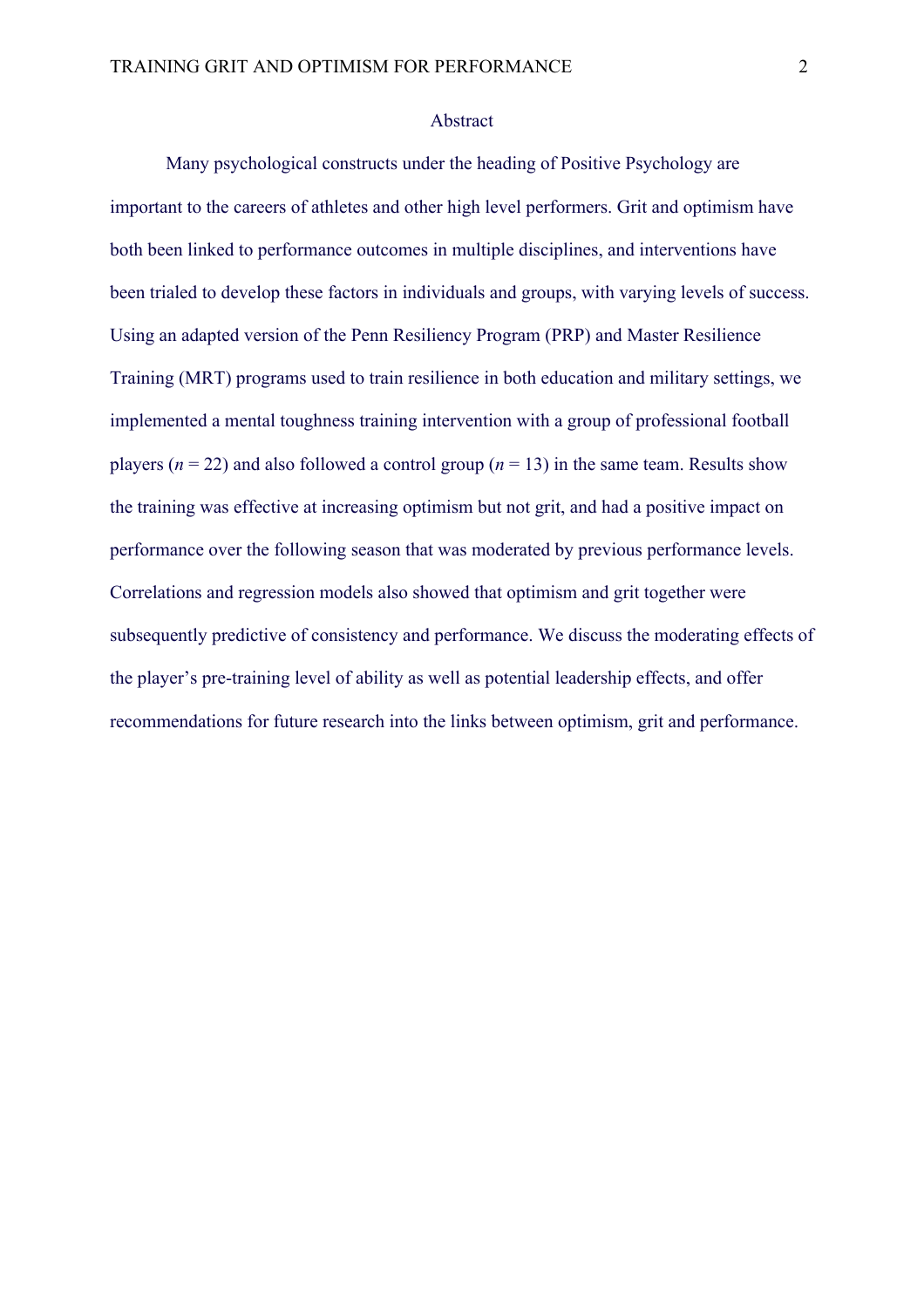## Author Note

Like any significant undertaking, this entire project has been made possible through the support, participation, guidance and input of a community of great people. I would like to thank the players who took part in the program, the club for their permission to do something so groundbreaking, the guidance of great minds such as Angela Duckworth, Karen Reivich, Martin Seligman, Adam Grant and Reb Rebele, and the tireless help and attention to detail of Rachel White. Without all of you this journey of discovery would not have been possible. Thank you.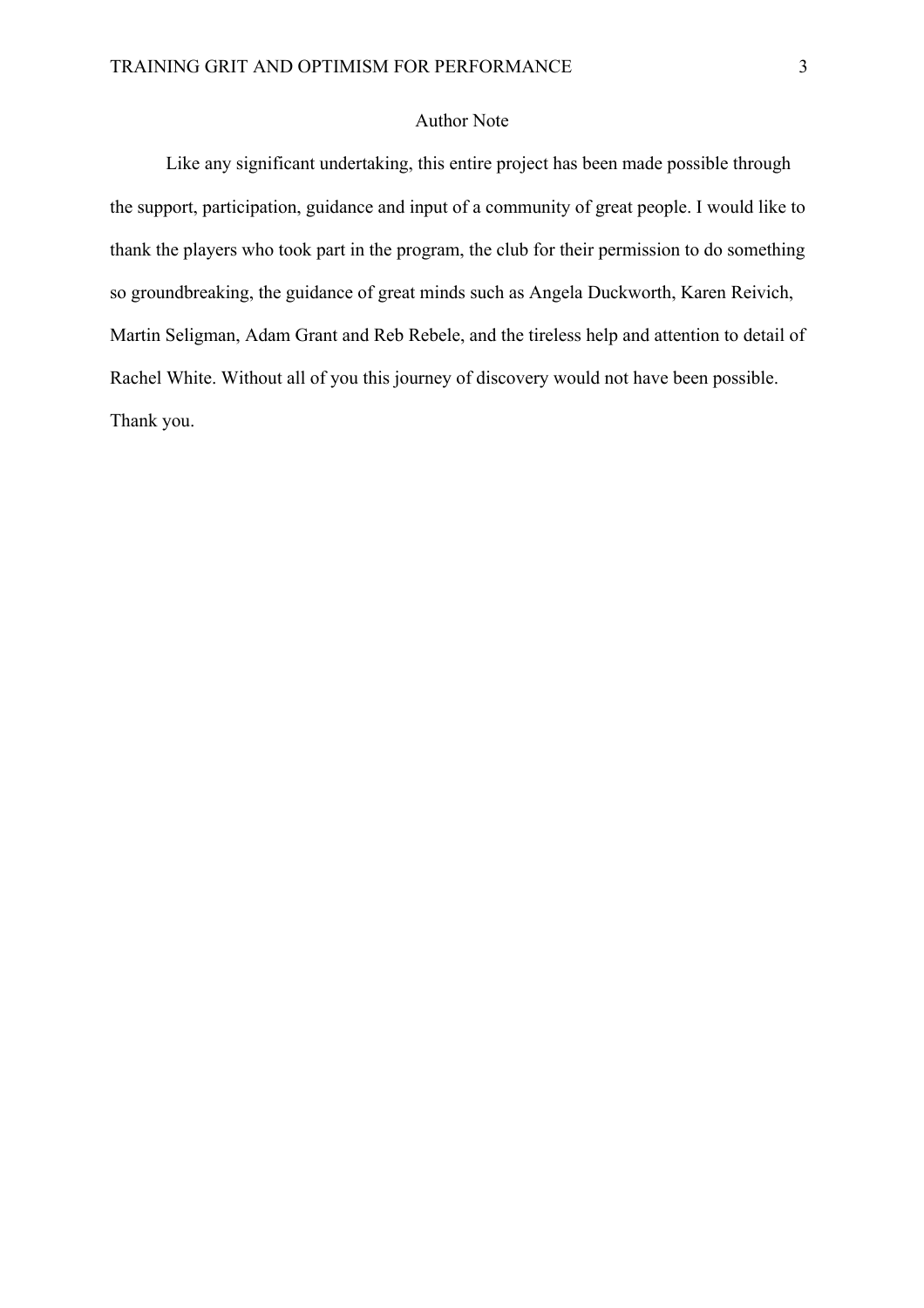Tough Teammates: Training Grit and Optimism Together Improves Performance in Professional Footballers

*"I believe one of my strengths is my ability to keep negative thoughts out. I am an optimist. I believe this results from the fact that I set realistic goals – ones that are difficult to achieve, but within reach. You might say I'm a realistic optimist."*

- John Wooden, *Wooden: A Lifetime of Observations & Reflections On and Off the Court* 

As a three-time All-American player in college, coach of ten NCAA national championship teams with a lifetime winning percentage of over 80 percent, and the only man ever elected to college basketball's hall of fame as both player and coach, John Wooden is as well placed as any to understand what separates a great performer from the rest of the pack. His philosophy, captured in the epigraph at the beginning of this paper, highlights the key psychological characteristics of those who reach the very top in any industry: the ability to deal with adversity or negative thoughts, and persist towards a long-term goal through difficulties with dogged determination. Even to the amateur observer this makes sense. Those who respond quicker to setbacks, attend to the details of the situation, and reorient themselves towards their target should move ahead of those who are slow to respond or refuse to do the uncomfortable work of critical reflection in order to stay on target. For performers and those who coach or teach them, therefore, the ability to isolate these skills and train them like any other ability is a competitive advantage.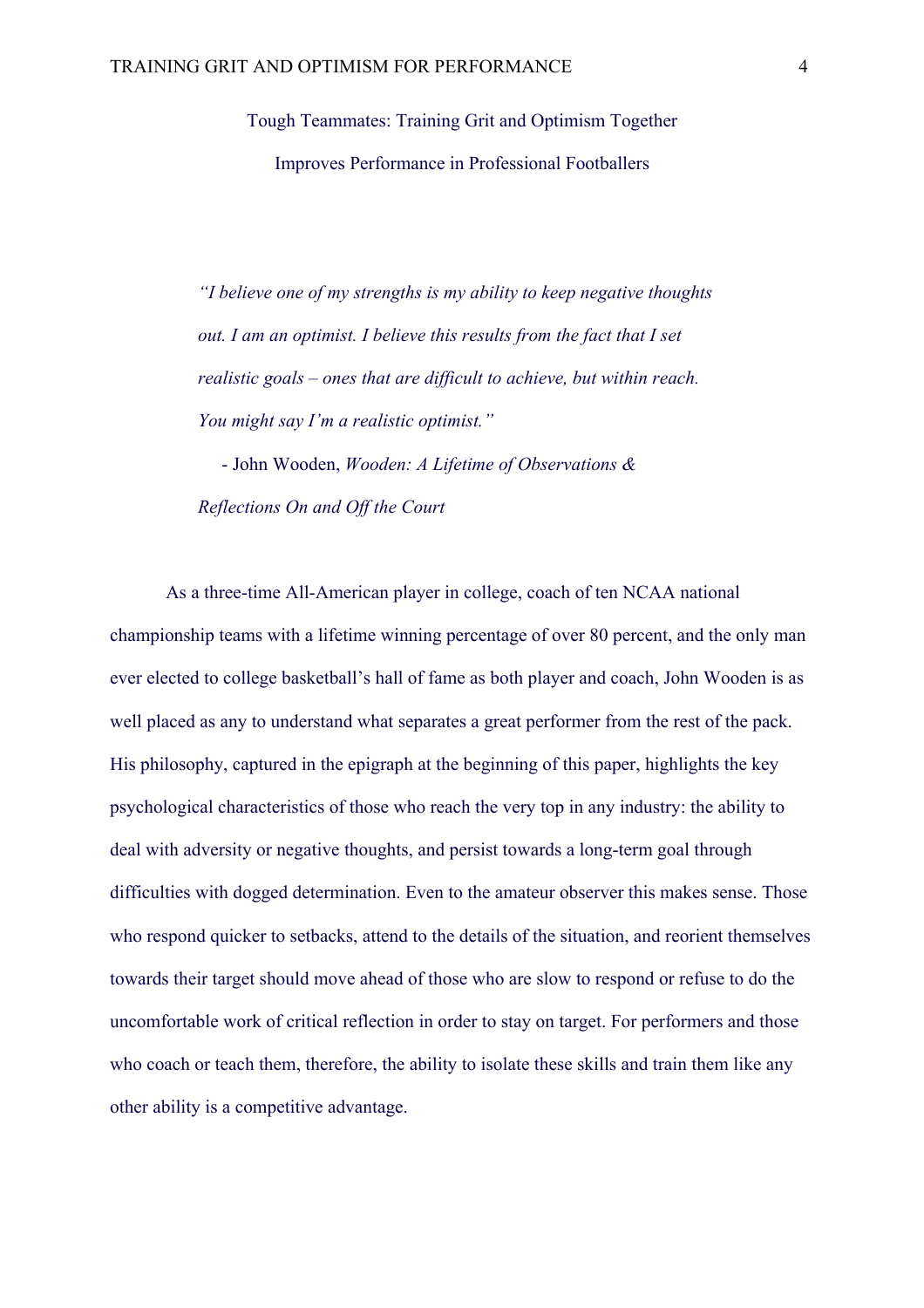Around the same time as Wooden was at the peak of his coaching powers, two leading psychologists began looking into the elements that make up a 'positive psychology'. Mihalyi Csikszentmihalyi was working to solidify a concept he had originally observed whilst studying the creative process during the 1960s. He had noted that when work on a painting was going well, the artist would become single-mindedly absorbed in the process, ignoring hunger, discomfort and fatigue whilst experiencing a euphoric sense of elevation (Nakamura & Csikszentmihalyi, 2002) – a state which he labeled 'flow' (Csikszentmihalyi, 1990), but which the coaches and athletes may know better in sports as 'the zone'. Martin Seligman was also working on an observation he made in a laboratory study, when he noted that dogs who were shocked and learned they had no control over subsequent shocks eventually assumed behaviors similar to what he had seen in depressed patients. This insight prompted a whole new branch of work into what was originally labeled learned helplessness, and eventually led to Seligman's theory of 'learned optimism'.

The two psychologists joined forces at the turn of the century to introduce the concept of positive psychology to the world, in an attempt to encourage psychologists to utilize rigorous scholarship and scientific research to reorient the science towards human strengths (Seligman & Csikszentmihalyi, 2000). When proposing the new branch of psychology, they suggested that by focusing on positives rather than negatives, psychologists could study positive qualities of individuals, and help grow more optimism, interpersonal skills, work ethic, courage, perseverance and, ultimately, happiness. Seligman himself put forward one of the most popular models of well-being, the PERMA model, which theorizes that five domains – positive emotion, engagement, positive relationships, meaning and accomplishment – are the elements of human experience that individuals have always pursued as ends in and of themselves, and are measurable either independently or together (Seligman, 2012).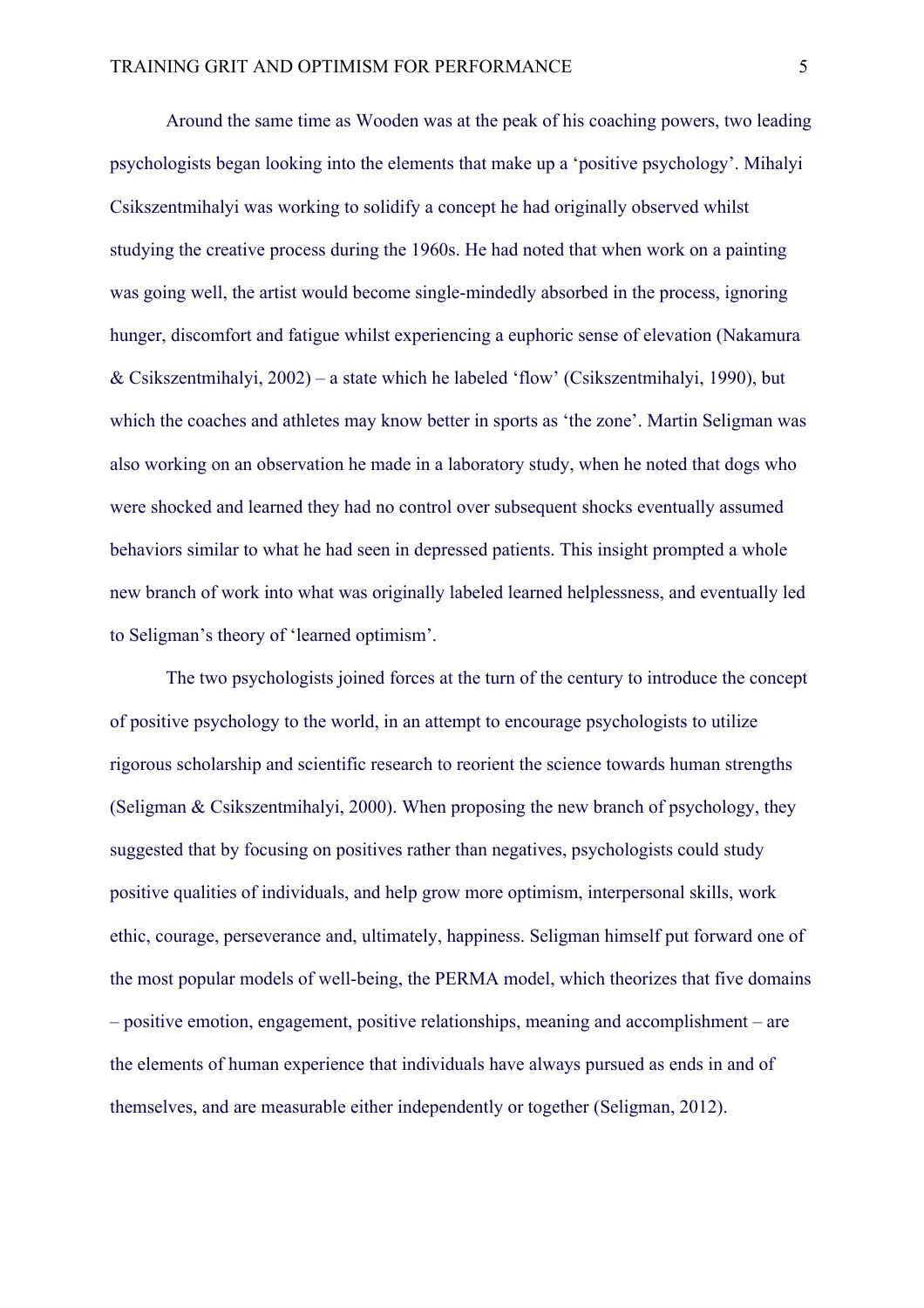Research in positive psychology has spawned a number of different positive interventions that can be implemented in healthy populations to improve elements of their well-being, from exercises focused on positive emotion to improved relationships. One focus of this research has been the A (for accomplishment) in the PERMA model, and it is here that the links between positive psychology and performance have emerged. Of particular relevance to this investigation, positive psychology studies have identified links between two separate but related constructs – grit and optimism – that show promise as avenues for interventions to be deliberately applied with the intention of improving an individual's wellbeing through increased accomplishment.

### *Grit and performance*

One of the most well known links between positive psychology research and individual achievement is grit. Duckworth and colleagues introduced the concept, defined as passion and perseverance for long-term goals, arguing that happiness is found in longer-term accomplishments and normally requires working through challenges (Duckworth, Peterson, Matthews, & Kelly, 2007). Their research showed a clear link between grit and achievement, particularly in areas involving learning and tasks that require perseverance: A high grit score among college students correlated with a high GPA, while grittier cadets were more likely to complete summer training at West Point military academy (Duckworth et al., 2007). In subsequent studies, the impact of grit on long-term achievements was confirmed in other arenas. Sales employees were more likely to keep their jobs, soldiers were more likely to complete an Army Special Operations selection course, and men were more likely to stay married if they were grittier (Eskreis-Winkler, Shulman, Beal, & Duckworth, 2014). Intuitively, this makes sense: individuals exhibiting stamina in the face of adversities will be likely to achieve more in life - a consistent level of effort is a prerequisite of success over the longer term. But digging a little deeper, researchers have found that it was not the simple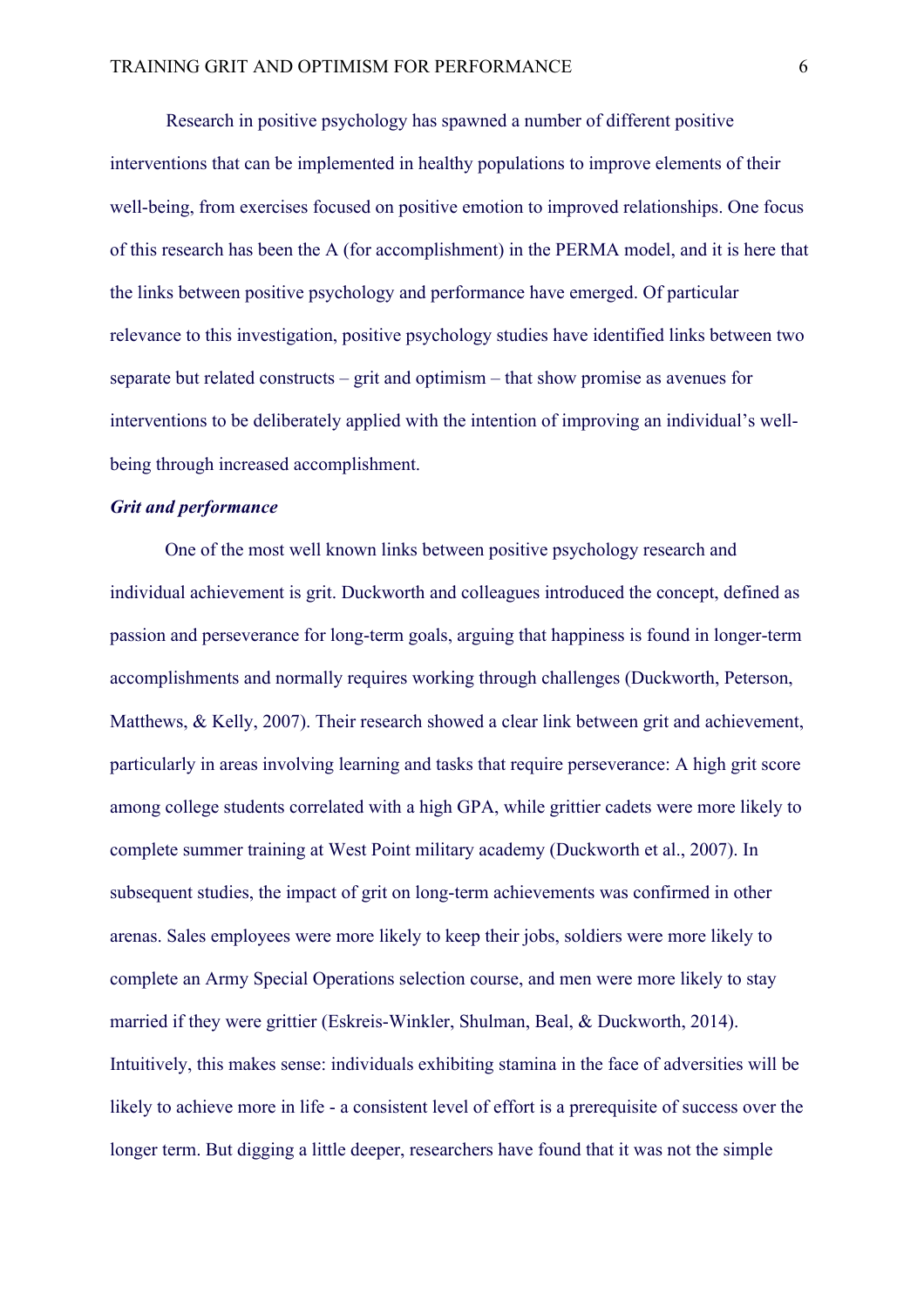presence of grit itself that improved performance and subsequent achievements, but rather what grit makes people do. In a study of finalists in the National Spelling Bee, grittier children were found to have completed more hours of deliberate practice, and this extra time spent on deliberate practice fully explained correlation between grit and spelling bee performance (Duckworth, Kirby, Tsukayama, Berstein, & Ericsson, 2011). Rather than grit directly impacting on their performance, it turns out that the grittier kids were simply more likely to do the hardest, least pleasurable practice due to their higher levels of passion for the work.

In athletes and other elite performers, this concept is likely to be seen in the grittier individual returning to practice with full commitment the day after defeat, engaging in the type of uncomfortable reviews or practice required to correct errors and minimize mistakes for the next competition. Studies have also shown that this type of deliberate practice improves athletic and sports performance (Ericsson, Krampe, & Tesch-Romer, 1993), and specifically working memory (Ericsson, 2004), which has been highlighted as not only a strong predictor of performance (Hambrick & Meinz, 2011) but also a key element required to enter flow (Dietrich, 2004). While the constructs of flow and grit may seem mutually exclusive – one relating to effortlessness, and the other relating to tough, hard, effortful work – in reality they have a complimentary relationship: Grit increases an individual's likelihood of reaching flow in a given task due to their tendency to engage in more deliberate practice, whilst flow is likely to increase an individual's passion, and therefore perseverance and grit, in relation to that task.

Researchers are only now beginning to look into the antecedents of grit and how to improve it in an individual. Tentative links have been made between grit & growth mindset (Duckworth & Eskreis-Winkler, 2013). Deliberate attempts to increase grit could also start with a simple goal setting exercise with a friend, which has been found to be a significant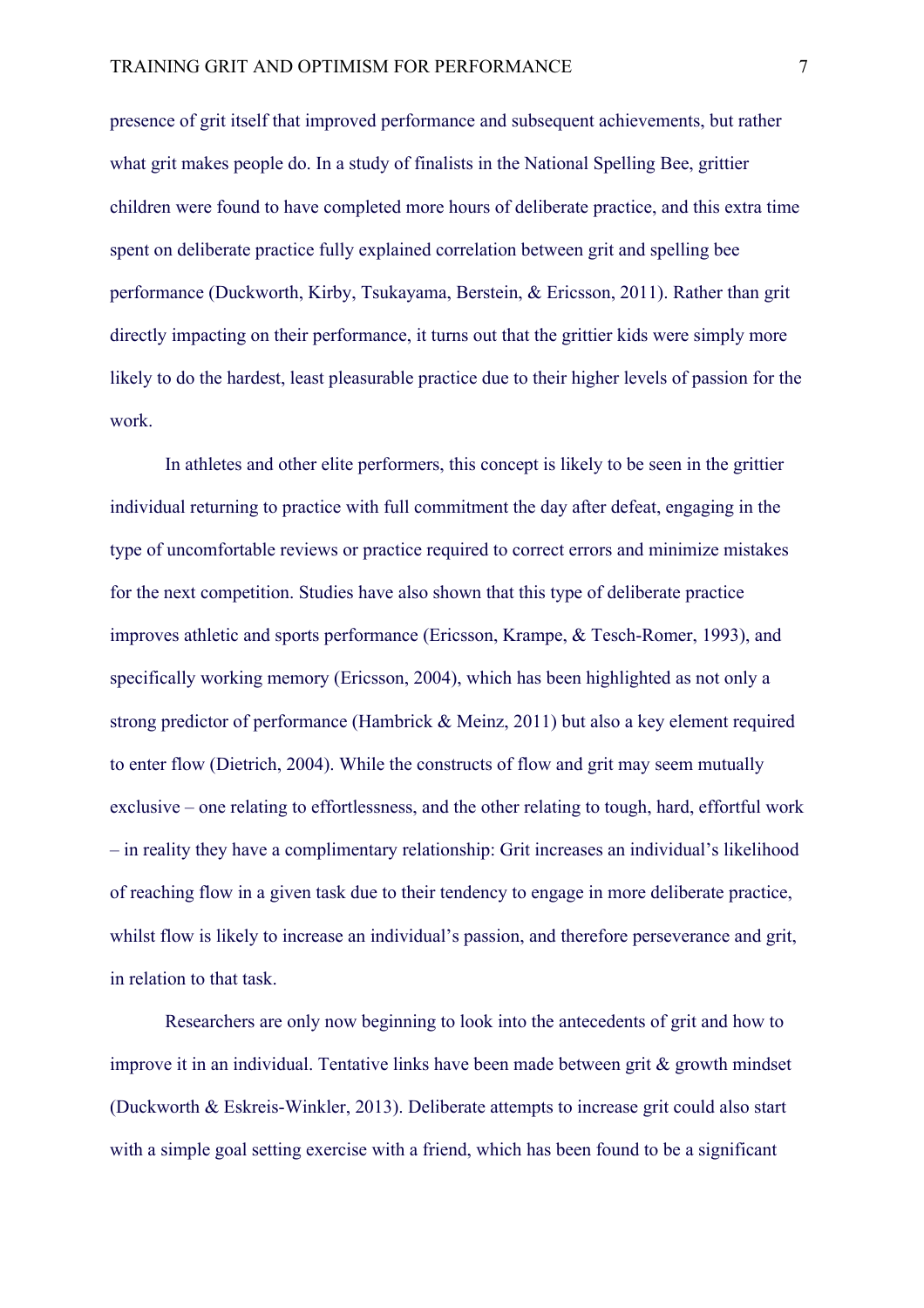factor in whether an individual persists with a goal over time (Locke & Latham, 2006). Duckworth, Grant, Loew, Oettingen and Gollwitzer (2011) demonstrated how a particular goal setting strategy they call "mental contrasting with implementation intentions" (MCII) improved high school students' persistence in studying for the PSAT. Mental contrasting, developed from studies into the ineffectiveness of positive thinking alone, refers to contrasting the ideal of a desired future with possible obstacles and challenges that goal may present in reality. In a randomized experiment, MCII students received a PSAT workbook and were asked to write about positive outcomes of finishing the practice tests, two obstacles that could prevent them from doing so, and two plans to overcome each of the two obstacles they had identified. Compared to control students who received the same workbook but did not do the mental contrasting exercise, MCII students completed substantially more of the workbook during their summer vacation.

## *Optimism and performance*

A broad range of research has shown numerous benefits of optimism. Studies have found that optimism leads to better moods, morale, increased perseverance, greater success in school sport and even socially, as well as good health and longevity (Peterson, 2000). Most research on optimism suggests there are two ways to measure optimistic thinking patterns (Gordon, 2008). The Life Orientation Test (LOT) looks at how likely an individual thinks a positive event is to occur before it happens, otherwise known as 'dispositional optimism', which the creators of the scale presume to be a stable personality trait with little scope for change (Peterson, 2000). Alternatively, the Attributional Style Questionnaire views optimism as an explanatory style – a way of explaining events that have already occurred (Buchanan  $\&$ Seligman, 1995). Much like a style of clothing it is considered changeable. Given this program in part aims to change levels of optimism, it is this second measure we will be focusing on.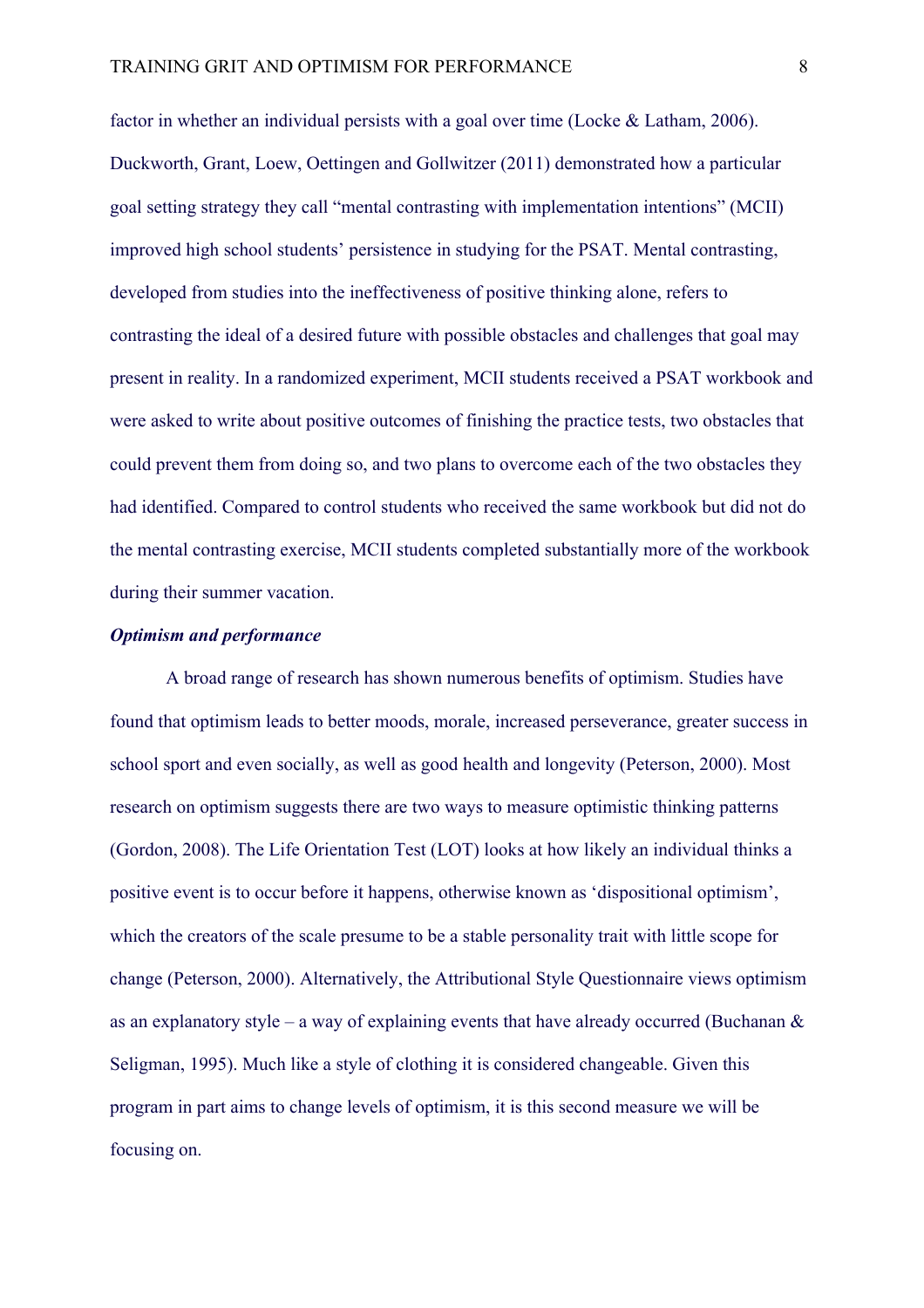Explanatory style was originally proposed as 'Attributional style', in line with the attributional reformulation of learned helplessness theory (Abramson, Seligman, & Teasdale, 1978), to identify the way an individual usually explains good or bad events (Peterson, 2000; Peterson & Park, 1998). People who generally explain bad events as caused by things that are unstable ("this won't last forever"), local ("this won't impact everything I do"), and external ("it's something else's fault") and who explain good events with the stable, global and internal causes are said to have an optimistic explanatory style. The opposite of an optimistic style - a pessimistic explanatory style - places us at an extreme disadvantage, mostly by preventing us from responding to adversity in ways that make it easier to surmount. Telling ourselves, for example, that we failed in a key moment because we lack innate talent may discourage us from preparing for or even trying in a subsequent competition, leading us to fail it again. On the other hand, if we tell ourselves we failed a test because we didn't practice enough – something we control – then we're more likely to redouble our efforts, try again the second time around and potentially nail it. This example is strongly linked to the findings on the types of feedback that help in the development of a growth mindset (Dweck, 2006), which has also been shown to have moderate, positive associations with grit (Duckworth & Eskreis-Winkler, 2013).

Within the three elements that make up an individual's explanatory style, one in particular – stability/instability – shows promise as an avenue to improved performance. Whilst the internality subscale does provide some insight as to an athlete's idea of personal control over bad events, this is perhaps the least important of the three subscales. Not only has it been found to have the lowest internal validity (Ashforth & Fugate, 2006), practically it may not always be easy to detect one 'optimal' style for performance. In some instances a coach would want a player to take full responsibility for a mistake; in another, the athlete may be better to externalize the causes of a negative event to maintain their engagement and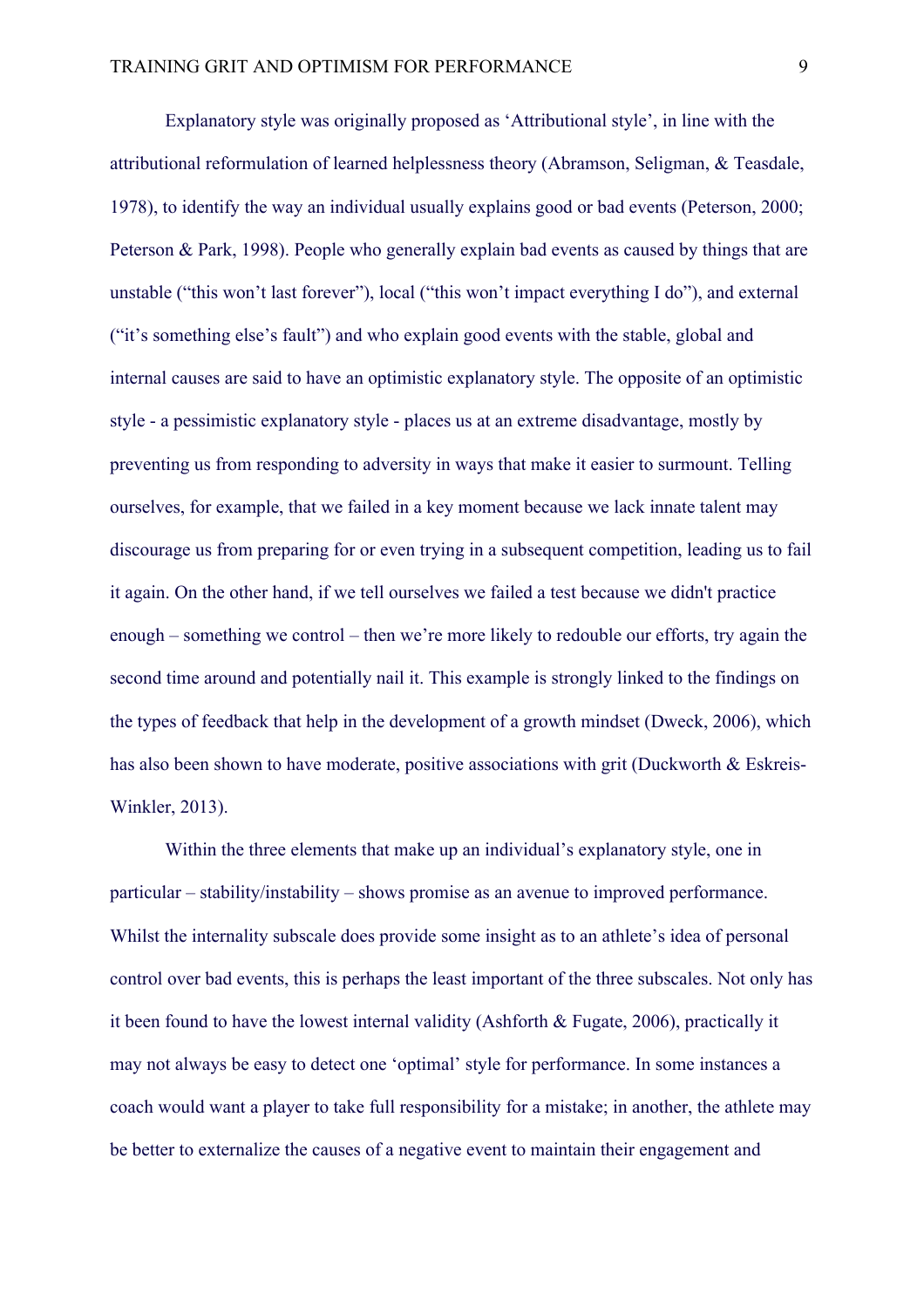cushion the stress of uncontrollable events – an approach, known as 'defensive pessimism' (Norem & Cantor, 1986), that has been found to be particularly effective under stress. The global/local subscale, meanwhile, has little relevance to performance as it is, by definition, comparing one area of life to another. Given the focus of this training program is on performance as a means to well-being, and not on well-being primarily, the present study is interested in explanatory style within the individual's performance domain only. The 'stability' subscale – indicative of a belief that negative events are generally fixed or temporary – provides the most performance relevant information, as it has been shown in multiple studies to be the most related to performance outcomes in various sports (Bond, Biddle, & Ntoumanis, 2001; Gernigon & Delloye, 2003) and is clearly related to an individual's likelihood of responding positively to bad events with an expectation that previous results don't necessarily predict future ones. Of all the subscales, evidence suggests it is the most amenable to change as well (Gillham, Reivich, Jaycox, & Seligman, 1995).

Multiple interventions that aim to increase optimism, and subsequently decrease pessimism, have been tested using the ASQ, with consistently positive results. Group interventions run in classroom settings at upper elementary and middle school level have shown effectiveness at reducing depressive symptoms and improving well-being (Horowitz & Garber, 2006). The Penn Resiliency Program (PRP) is perhaps the most well know group intervention, with almost twenty controlled studies evaluating it's efficacy and concluding that participants have fewer depressive symptoms than control groups for up to 24 months. Importantly, the majority of the change within the PRP was found to occur in the stability subscale of the ASQ (Gillham et al., 1995). The Master Resilience Training (MRT) is another large scale, group level program, designed for adults, delivered to non commissioned officers (NCOs) in the US Army. This program has been found to be effective at reducing depression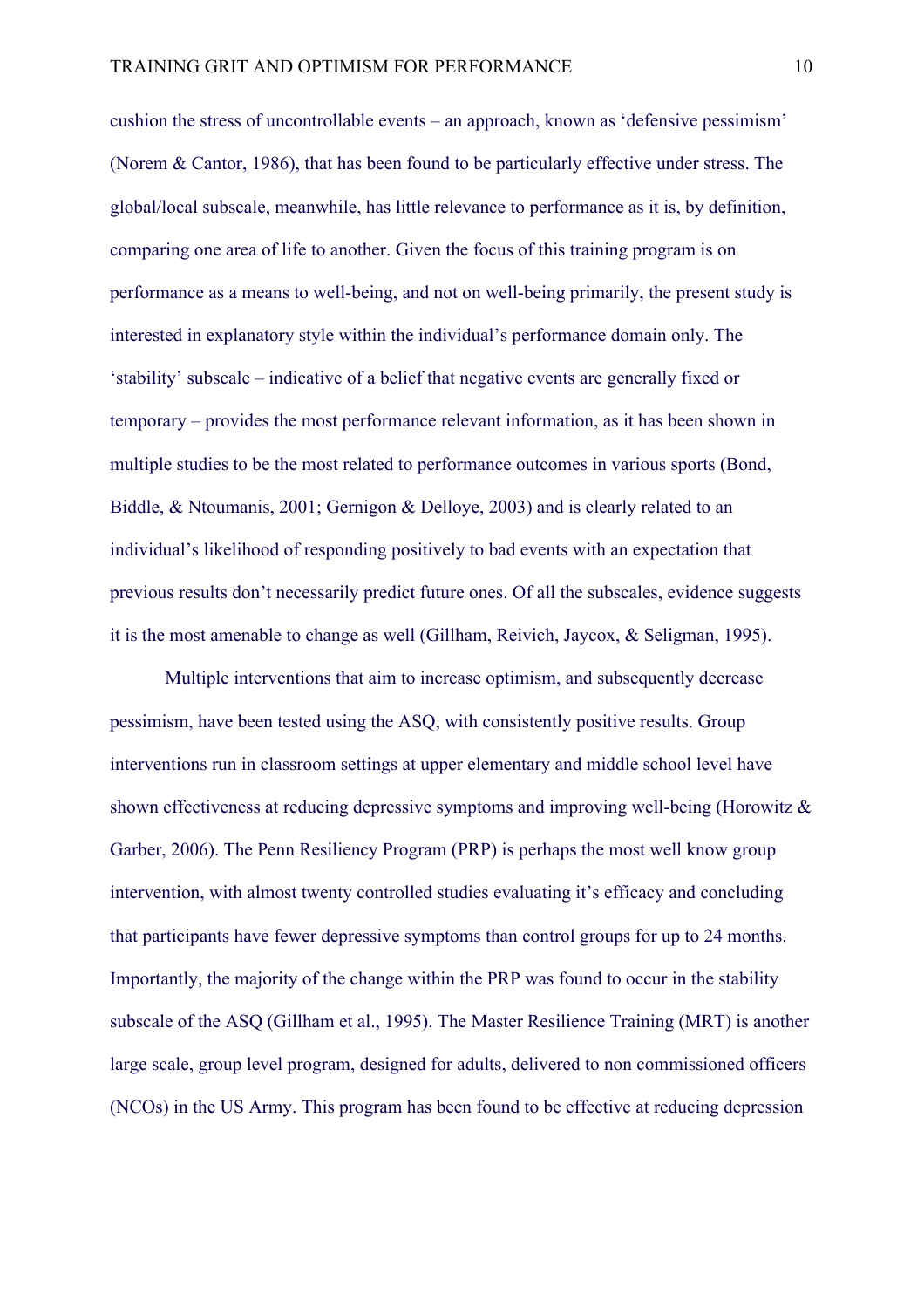rates, as well as lowering behavioral incidences that are common in stressful situations (Harms, Herian, Krasikova, Vanhove, & Lester, 2013).

Of particular interest to this investigation, numerous studies have investigated a link between optimism and performance in sports as diverse as swimming, baseball, golf, track, basketball and soccer (Seligman, Nolen-Hoeksema, Thornton, & Thornton, 1990; Rettew & Reivich, 1995; Bond et al., 2001; Gernigon & Delloye, 2003; Martin-Krumm, Sarrazin, Peterson, & Famose, 2003; Gordon, 2008). This abundance of positive evidence suggest the translation of resilience training components into the sporting and performance arena, along the addition of elements focused on improving the skills that make up grit, will produce great results in many performance contexts. As one of the founders of positive psychology remarked, "The future of optimism appears rosy indeed. Or does it?" (Peterson, 2000, p. 44)

## *Realistic optimism*

Despite the overwhelming evidence of the benefits of optimism, experts warn against the virtues of being overly optimistic. Numerous studies have shown that people's predictions tend to be excessively and unrealistically optimistic, resulting in negative performance and psychological consequences (Armor & Taylor, 2002). Many believe that realistic and optimistic views are mutually exclusive, however Schneider (2001) contends that both concepts may peacefully co-exist. Differentiating realistic and optimistic views may significantly affect current individuals' views, which may have a direct relationship with positive psychology. Optimism balanced with realism, including objectivity and rationality, helps maintain logical consistency at the same time as functioning with an optimistic view that can still bring about positive ends (Schneider, 2001).

This psychological balancing act is perhaps best summed up by Jim Collins in his seminal book, *Good to Great* (2001)*.* Collins observed that every good company in their study faced significant adversity on the way to greatness. In each case where the business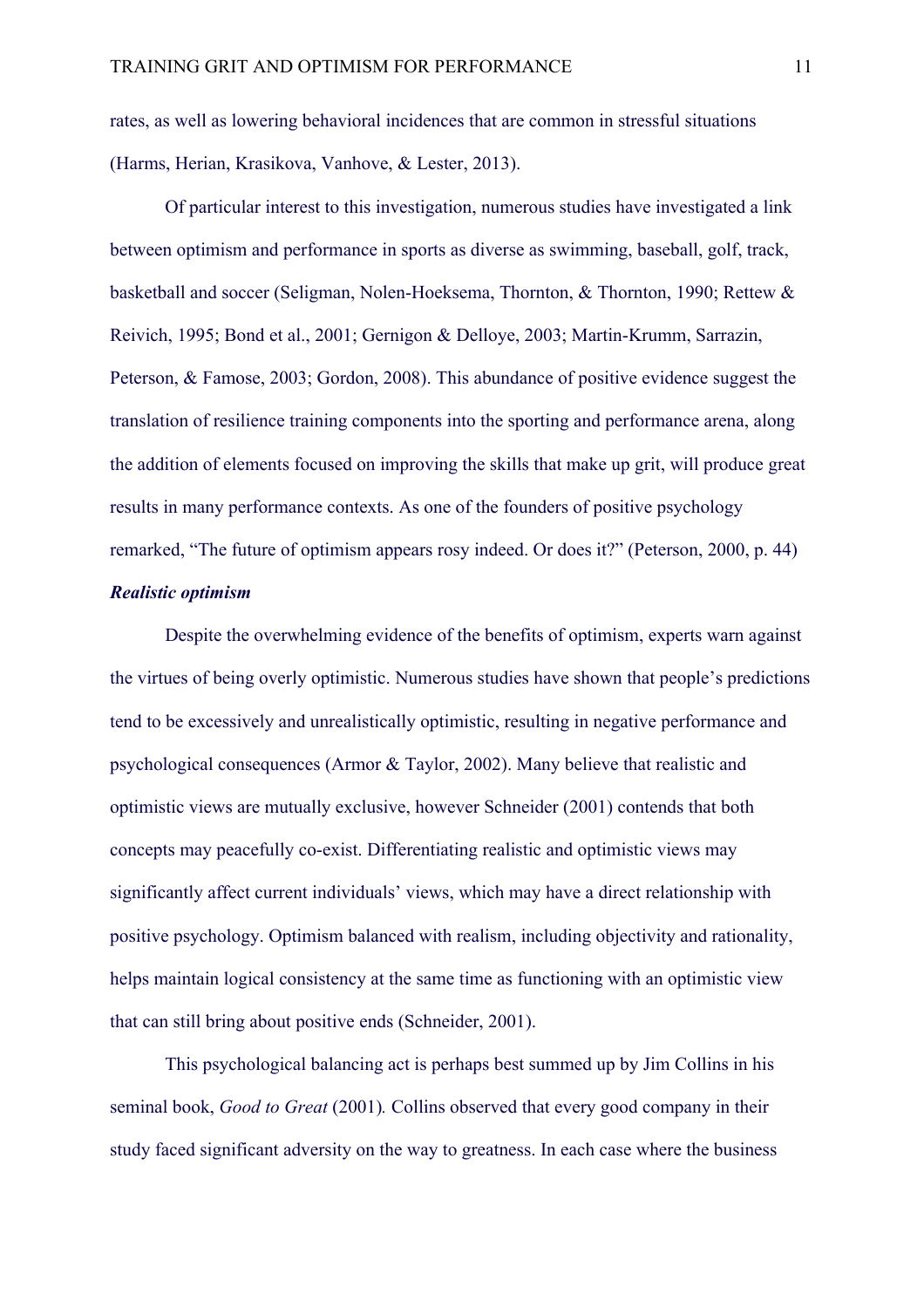made the leap to being great, the management team responded with a balance: on the one hand they faced the brutal facts of reality while on the other hand they kept an optimistic outlook towards the end goal. Confronting the reality of the adversities they faced allowed the companies to make accurate assessments of their needs and the existing terrain around them to better respond, and therefore generate an advantage over the competition within their industry. Collins called this tightrope-like state of mind the "Stockdale Paradox", named after Admiral James Stockdale, who survived eight years as a prisoner of war in Vietnam. Whilst explaining that he never lost faith in the fact he would get out, he also noted that it was the overly optimistic prisoners who did not survive. "They were the ones who said, 'We're going to be out by Christmas.' And Christmas would come, and Christmas would go. Then they'd say, 'We're going to be out by Easter.' And Easter would come, and Easter would go. And then Thanksgiving, and then it would be Christmas again. And they died of a broken heart" (Collins, 2001, p. 83) The author then summed up the lesson perfectly: "You must never confuse faith that you will prevail in the end—which you can never afford to lose—with the discipline to confront the most brutal facts of your current reality, whatever they might be" (Collins, 2000, p. 84).

Even those at the forefront of research and interventions focused on optimism share this view, and do not advocate for pure unbounded optimism that would ace the ASQ. Reivich and Shatte (2003) note that resilience is what determines how high we rise above what threatens to wear us down, from battling an illness, to bolstering a marriage, to carrying on after a defeat or loss. In their model, a resilient view is characterized by *accurate* and *flexible*  thinking, and consists of creative problem solving, the capacity to see other points of view and to challenge one's own views, and the ability to move on with daily life despite obstacles. Seligman (2011) also agrees that optimism's benefits are not unbounded, stating that "pessimism has a role to play, both in society at large and in our own lives; we must have the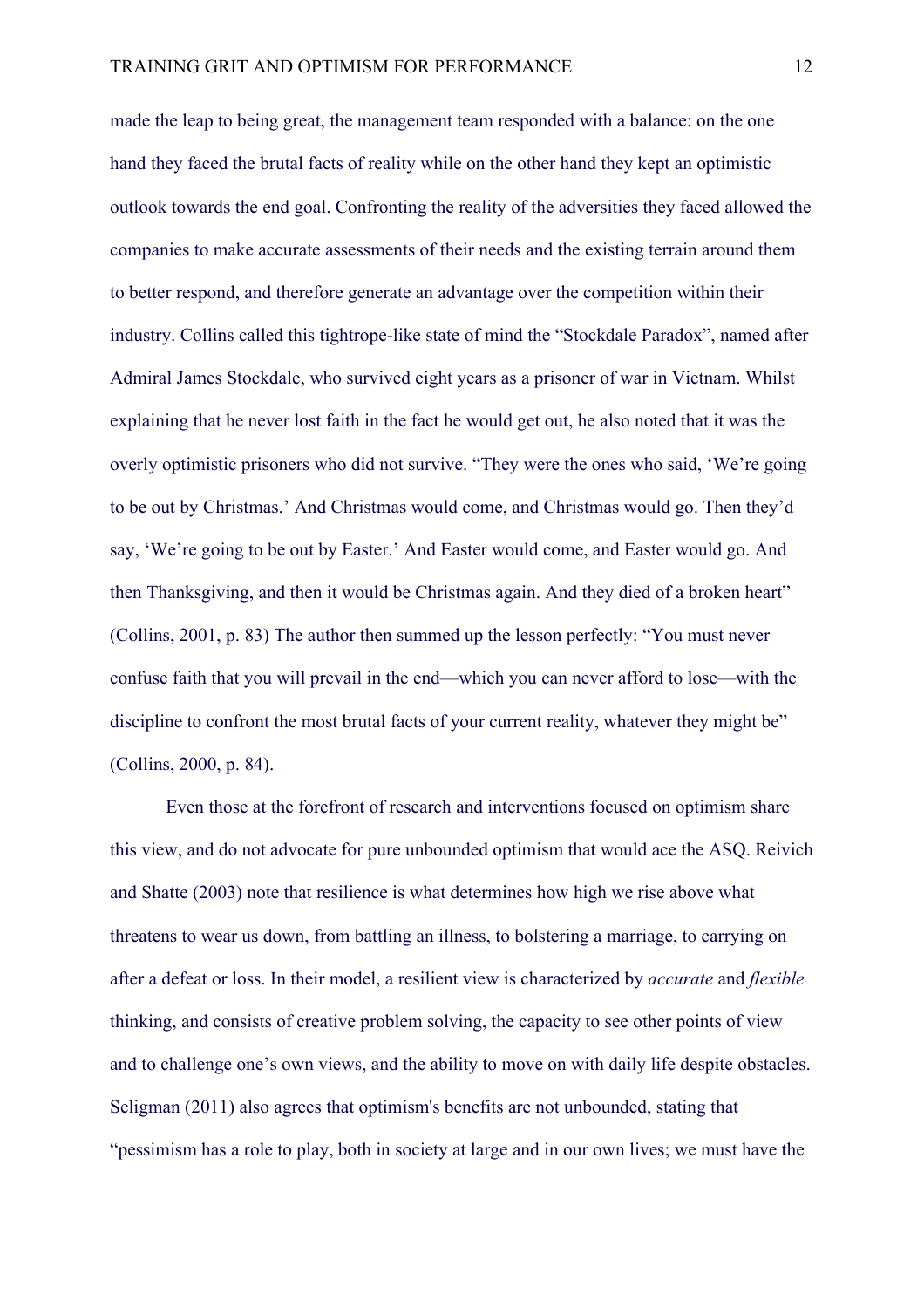courage to endure pessimism when its perspective is valuable" (p. 292). It is in this 'courage to endure' and engage in uncomfortable challenges to one's own views, where grit can be seen to play a role in cultivating this important balance that is required to improve performance.

Despite an exhaustive search of the literature, we could find no agreed measure that quantifies an individual's level of 'realistic optimism' with regards to performance. The most widely used technique comes from Weinstein (1980), and involves the individual comparing their own chances of given events happening to them with the average chances for their peers, and using the difference to determine how realistic their predictions are. This approach may be useful in assessing how realistic a prediction is in relation to health, career or life events for the average population, however it is not a reliable measure in an elite performance population. By definition, elite performers are not average, and even within this population there can be major differences between the expected outcomes in any given a performance context making it impossible to determine how realistic a prediction is just by comparing it to the 'average': for example, the best player in the league would be right to estimate he is 100% more likely to earn a higher contract than the average player. This study proposes that the combination of grit & optimism – specifically the performance relevant expectation that adversities are temporary, complimented by a gritty willingness to engage in and endure the attention to detail required to improve – may be a simple but effective correlate for this important combination in elite performers.

## **Hypotheses**

Using both psychological and performance data from a professional football team who underwent a mental toughness training program, this investigation aims to test five separate but related hypotheses: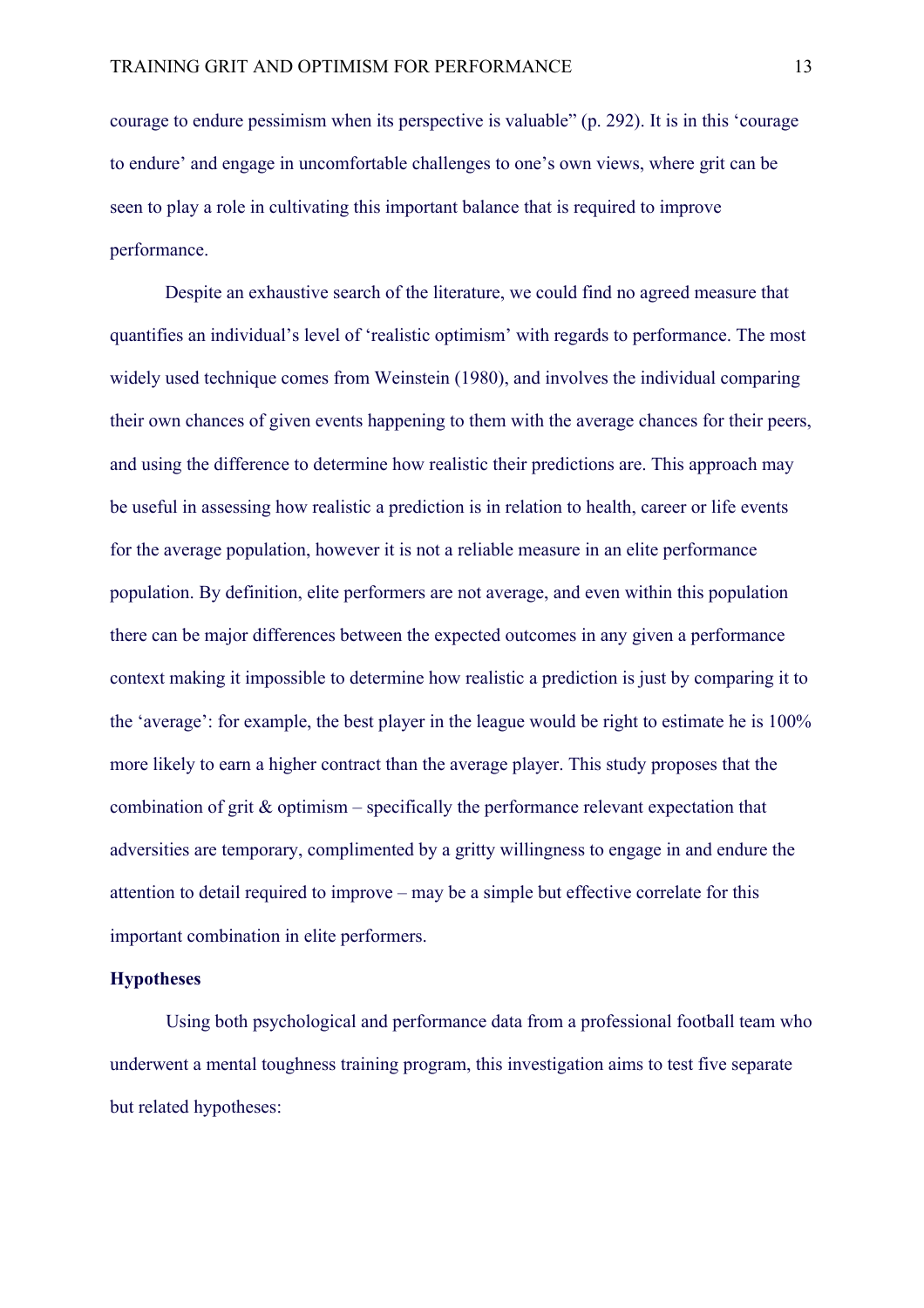H1: that, given the benefits to optimism found in previous programs such as PRP and MRT, the training will improve the optimism of the participants H2: that, given it is considered a stable trait, the training will not improve grit H3: that, given the links found between optimism and performance in many different sports, the training will improve performance H4: that, in line with the correlations found between both of the psychometric measures and performance outcomes in other competitive arenas, a player's levels of grit and optimism will predict their subsequent performance H5: that, in line with the theory of realistic optimism, the predictive ability of grit and the performance specific element of optimism – stability – will be greater in combination than separately

#### **Method**

## **Participants**

The participants in this study were professional Australian Football players ( $N = 45$ , *mean age* = 23.27 years,  $SD = 3.35$ ), all of whom were men aged 18 to 32 and on the primary list of an AFL Club at the beginning of the 2014 season. Twenty-nine of these players completed a mental toughness training program ('intervention') prior to the start of the season, while 16 did not complete the program ('control'). Players were selected for the intervention based on three criteria: 1) all players who were still in their first three years as a professional footballer, the criteria for inclusion in the club's 'development program'; 2) established first team players without formal leadership titles; or 3) players who scored lowest on previously assessed mental health screening scales. To include performance-relevant variables, the following analyses were limited to participants who played a full game in the first team during the 2014 season ( $n = 35$ , *mean age* = 23.91 years, *SD* = 3.37). Two subjects who completed the training in full were not available to fill out the post-treatment measures,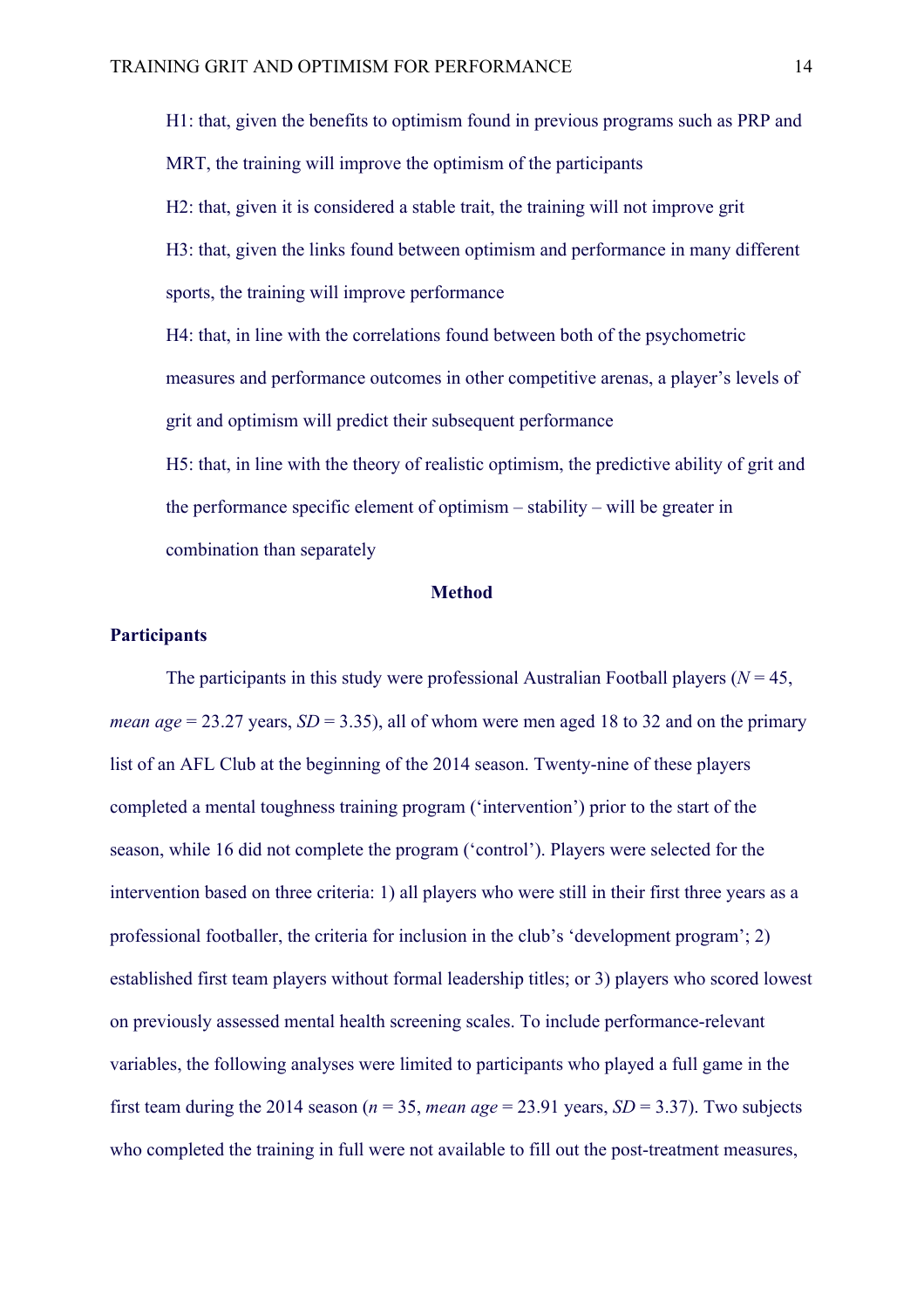and therefore were excluded from the analysis leaving a final  $n = 33$ . About 15% of participants were Indigenous Australians.

## **Measures**

*Attributional Style Questionnaire*. To measure optimism, all players in the intervention group responded to the negative event items on the Attributional Style Questionnaire (ASQ; Dykema, Bergbower, Doctora, & Peterson, 1996; Peterson, et. al, 1982) prior to the resilience program. Compared to the original ASQ, this version is shorter and uses more direct language (Dykema et al., 1996). Players were asked to imagine themselves in 12 hypothetical negative situations from everyday life (e.g., "You have financial problems"). Each situation was followed by three questions, which measured their explanatory style on three dimensions: internal-versus-external ('internality'), stable-versus-unstable ('stability'), and global-versus-specific ('globality'). The first question required players to write the one major cause to which they attributed the situation if it were to occur; all responses to this question were assessed and scored on the 7-point internality scale by a single researcher (0 being totally external causes, 7 being totally internal causes). If a player did not provide a cause, or provided a nonsensical cause, all data for that situation was excluded from analysis. The remaining two questions for each situation asked players about the likelihood of the cause continuing to affect them (stability), and the degree to which the cause affects just that situation or pervades other areas of their life (globality), via ratings on 7-point scales. A composite ASQ score was obtained by summing each player's score on the three dimensions. Players in the intervention group completed the ASQ again shortly after completion of the resilience program.

*Grit Scale*. To measure the effect of the training on all players' ability to persevere towards long term goals, we looked for changes in each player's score on the 8-item Grit Scale from pre- to post-intervention (Duckworth & Quinn, 2009). This measure formed part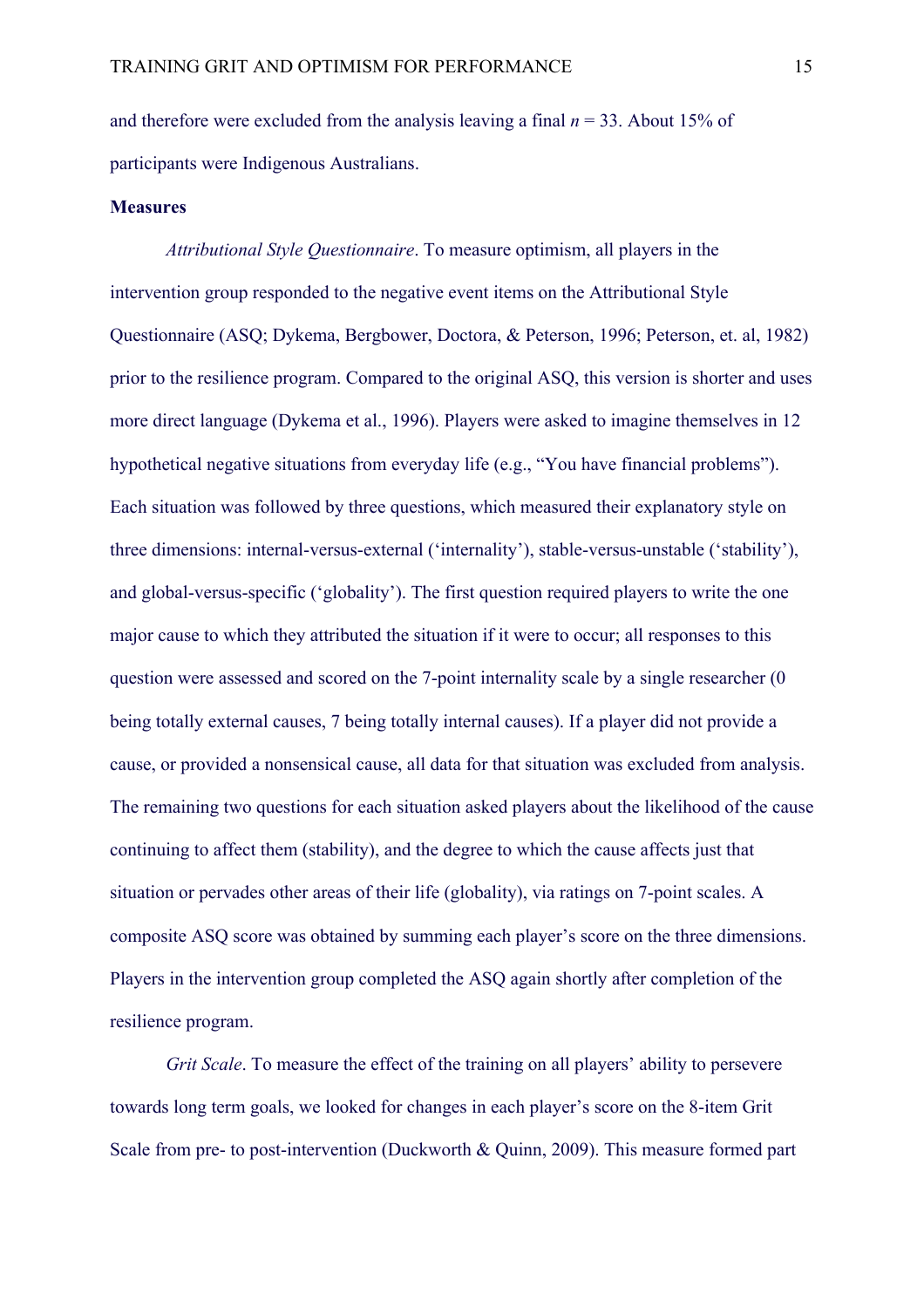of the psychological health screening that the team implemented 3x yearly with each player on the list, and is designed to measure trait-level perseverance and passion for long-term goals. The 8-item grit scale has predictive validity amongst adults associated with educational attainment, fewer career changes, and retention in elite military training environments (Duckworth & Quinn, 2009).

*Career statistics.* Traditional markers of career success were used for descriptive statistics, specifically statistical measures of experience (total games played prior to 2014 season) and the player's age.

*Performance measures*. Post-season analyses were done using measures of performance, namely the coaches' numeric votes that are given to rate a players' performance for each game, given on a scale of 0 to 8 (0 denoting a poor performance, 8 denoting the best possible performance). These votes are used to score the club's annual best-and-fairest (MVP) count, and go beyond just game statistics to include expert understanding of how the player's opponent, matchup, team role and execution contributed to overall team performance. The average number of votes per game played was used for the purpose of quantifying each player's performance level over the course of the 23 game season, and will be referred to as 'votes' in subsequent analyses. To quantify a player's consistency levels, detailed analyses were performed using coefficient of variation (relative standard deviation) of a player's votes. While a simple standard deviation of a player's votes over the course of the season could be used, this would unfairly favor those with lower average scores as they would have less room to vary from week to week. We computed this by taking the player's SD and dividing it by their average score. Players were blind to their exact scores throughout the season, however weekly individual game reviews with their line coach would have given them some idea of their subjective performance level.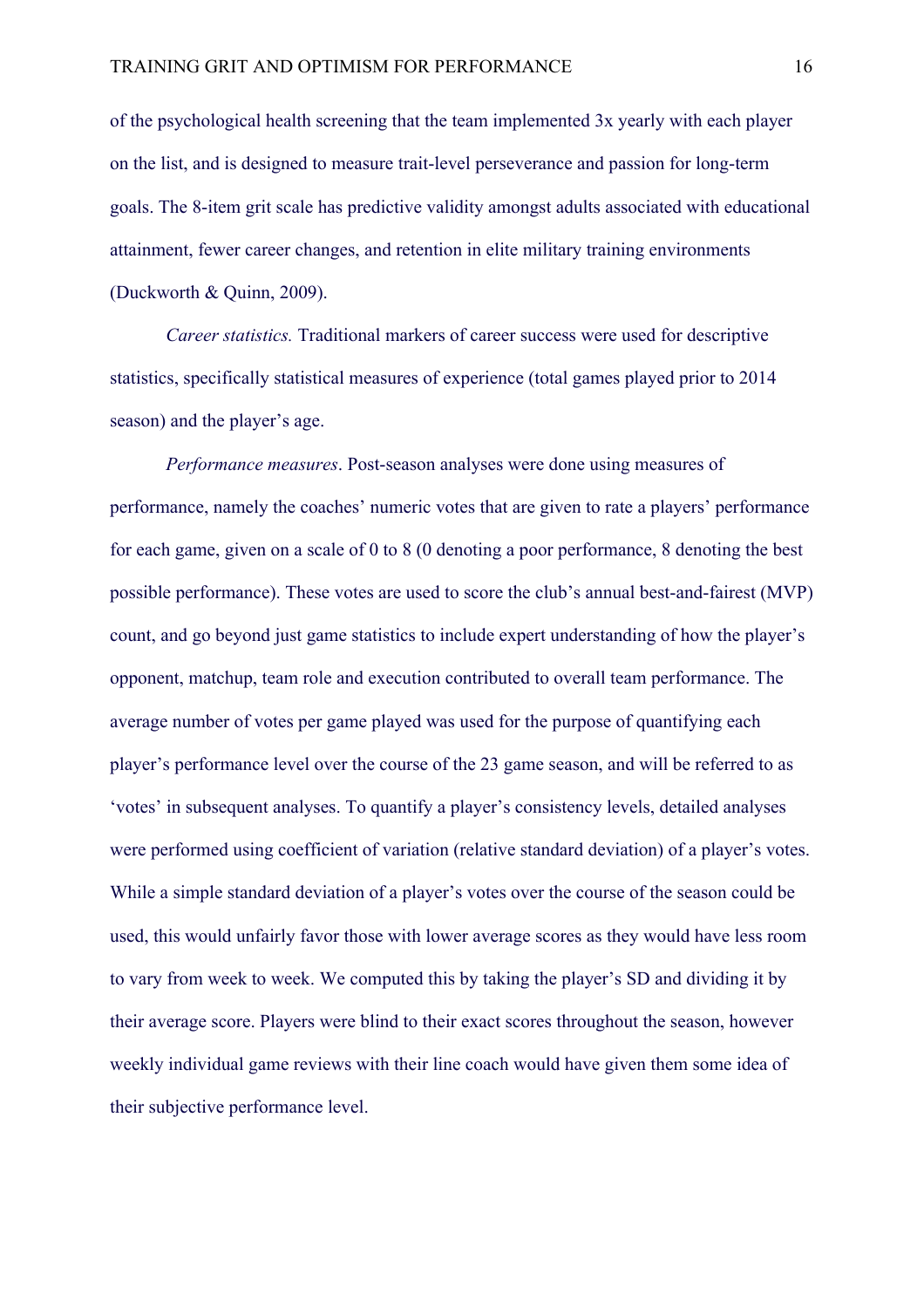## **Procedure**

*Timeline.* Players in both the intervention and control groups had already filled out the Grit Scale in line with the rest of the team as part of the psychological health screening at the beginning of the pre-season. The intervention was delivered within the normal pre-season training program for the 2014 season, beginning as practice games were starting and ending just prior to the start of regular season games. Participants were advised of their involvement in this training in a regular briefing session with a coach, and were given only the timetable for the program showing four 60-min sessions, spaced over a two months during pre-season training. There were two weeks between each session. Prior to the first session for each group, participants filled out the ASQ. A trained facilitator met with the players in small groups of 7 to 15 during the sessions. At the end of the fourth session, participants again filled out the primary measure, and the psychological health screening was conducted again one week later. Performance measures were kept by coaches across the course of the season, and performance analyses were performed only after the season was finished. A timeline of the procedure is outlined in Figure 1 below.

| <b>Nov</b><br><b>Dec</b>      | Feb<br>Jan                   | Mar                     | Jul<br>$>$ May $>$<br>> Apr<br>Jun                 | Aug<br>Sep              |
|-------------------------------|------------------------------|-------------------------|----------------------------------------------------|-------------------------|
|                               |                              |                         |                                                    |                         |
| Pre-season<br>training begins | Pre-test<br>ASQ              | End<br>intervention     | Competition<br>begins                              | Competition<br>ends     |
| Pre-test<br>grit              | <b>Begin</b><br>intervention | Post-test<br>grit       | Begin performance<br>measures collection (ongoing) | Performance<br>analysis |
|                               |                              | Post-test<br><b>ASO</b> |                                                    |                         |

*Figure 1.* Timeline of measures and program delivery.

*Mental Toughness Training Intervention.* During the first session in all groups, the facilitator introduced "a program designed to make you tougher" based in part on training given to soldiers in the US Army (Reivich, Seligman, & McBride, 2011). A brief overview of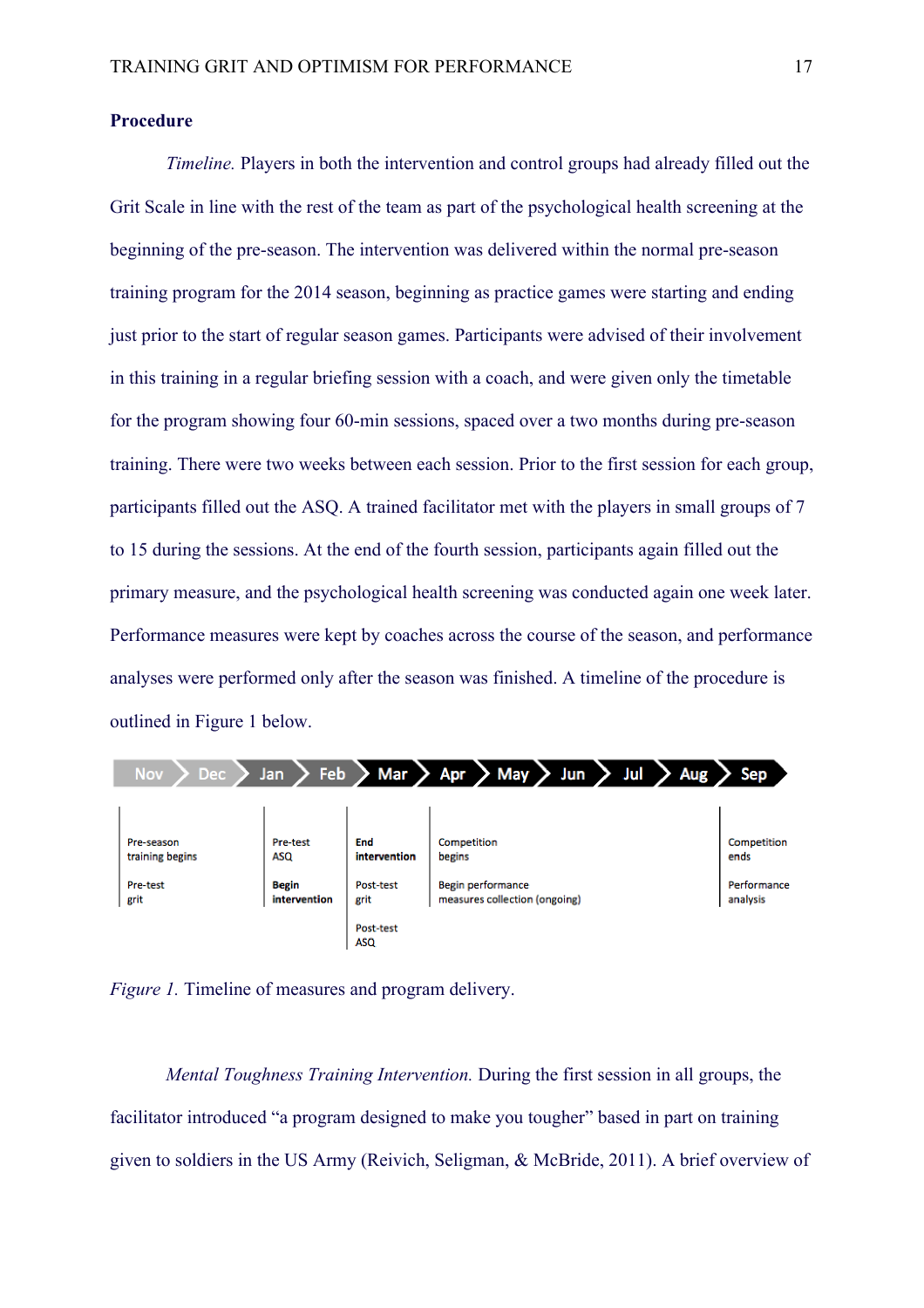the resilience, optimism and explanatory styles research was given to the participants, with particular emphasis placed on sports examples (Seligman et al., 1990; Rettew & Reivich, 1995), as well as information on the link between perseverance and performance as defined by previous research on grit (Duckworth et al., 2007). The introductory exercise began with a simple game designed to invoke frustration and feelings of intellectual failure, and then observe each participants reaction to those circumstances. Group discussion was facilitated using such questions as "Who stuck at it?" and "Who spat the dummy and stopped?" At the end of the first session, a worksheet was passed around asking participants to set a goal for one area (in their football or home life) they would like this training program to help them get tougher in, or deal with better.

Thereafter in each subsequent session, the previous model was revisited, and a short discussion was facilitated within the group discussing how it had been applied or played out in the two weeks between sessions. Subsequent sessions touched on models based on Resilience Training and Optimism Training developed at the University of Pennsylvania (Reivich & Shatte, 2003; Seligman, Ernst, Gillham, Reivich, & Linkins, 2009), including experiential exercises designed around exploring Explanatory Style, Adversity - Belief - Consequence links, Thinking Traps, Problem Solving, and Real Time Resilience (Reivich et al., 2011). Each session also allowed for revision and reflection on the initial goal set by each participant, including action plans developed in an if - then format to assist in changing habitual responses to adversity to more effective ones in a given situation (Gollwitzer  $\&$ Sheeran, 2006).

No handouts, reference or reminder materials were left with the players. The training programs finished as pre-season games began, and over the course of both these games and regular season all participants and non-participants had access to both the facilitator and an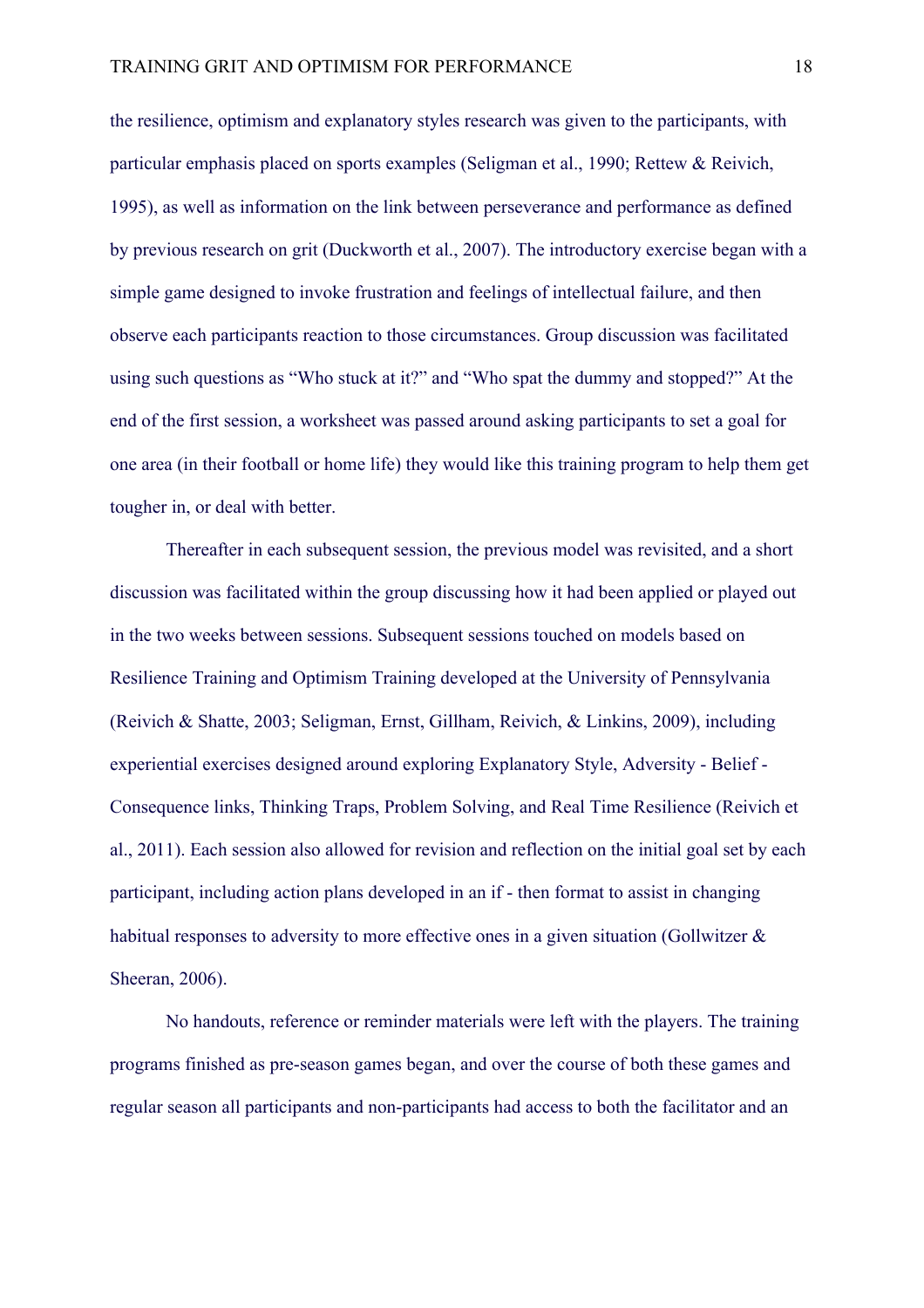experienced performance psychologist on a weekly basis. No formal review or follow-up sessions were performed during the season.

## **Statistical Approach**

All statistical analyses were conducted using SPSS 20. To evaluate the impact of the resilience program on explanatory style, paired-samples t-tests were conducted to compare pre- and post-program scores for each ASQ dimension (i.e., internality, stability and globality) and composite score within the intervention group as they were the only participants to receive this measure. ANCOVA analyses were conducted to analyze differences between treatment and control groups' post-program grit scores and performance variables, while controlling for baseline differences using pre-program grit and performance scores as covariates. Finally, hierarchical linear regression was performed to investigate the unique impact of the psychometric measures on performance variables above and beyond traditional career statistics.

#### **Results**

The current investigation proceeded in a series of three separate analyses. First, we test the effectiveness of the intervention by analyzing for impacts of training on both psychometric and performance measures. Next, we look for links between the psychological and performance measures. Finally, we conduct an exploratory analysis to test a theory of realistic optimism specific to performers - namely that it is the combination of grit and optimism - that best predicts superior performance on the field.

## **Impact of Training**

*Preliminary analyses***.** We first compared the training and control groups to assess baseline differences in descriptive statistics or on the targeted psychometric and performance variables. A breakdown of the descriptive statistics is shown in Table 1. As a training cohort, intervention participants did not differ from non-participants on age, however there was a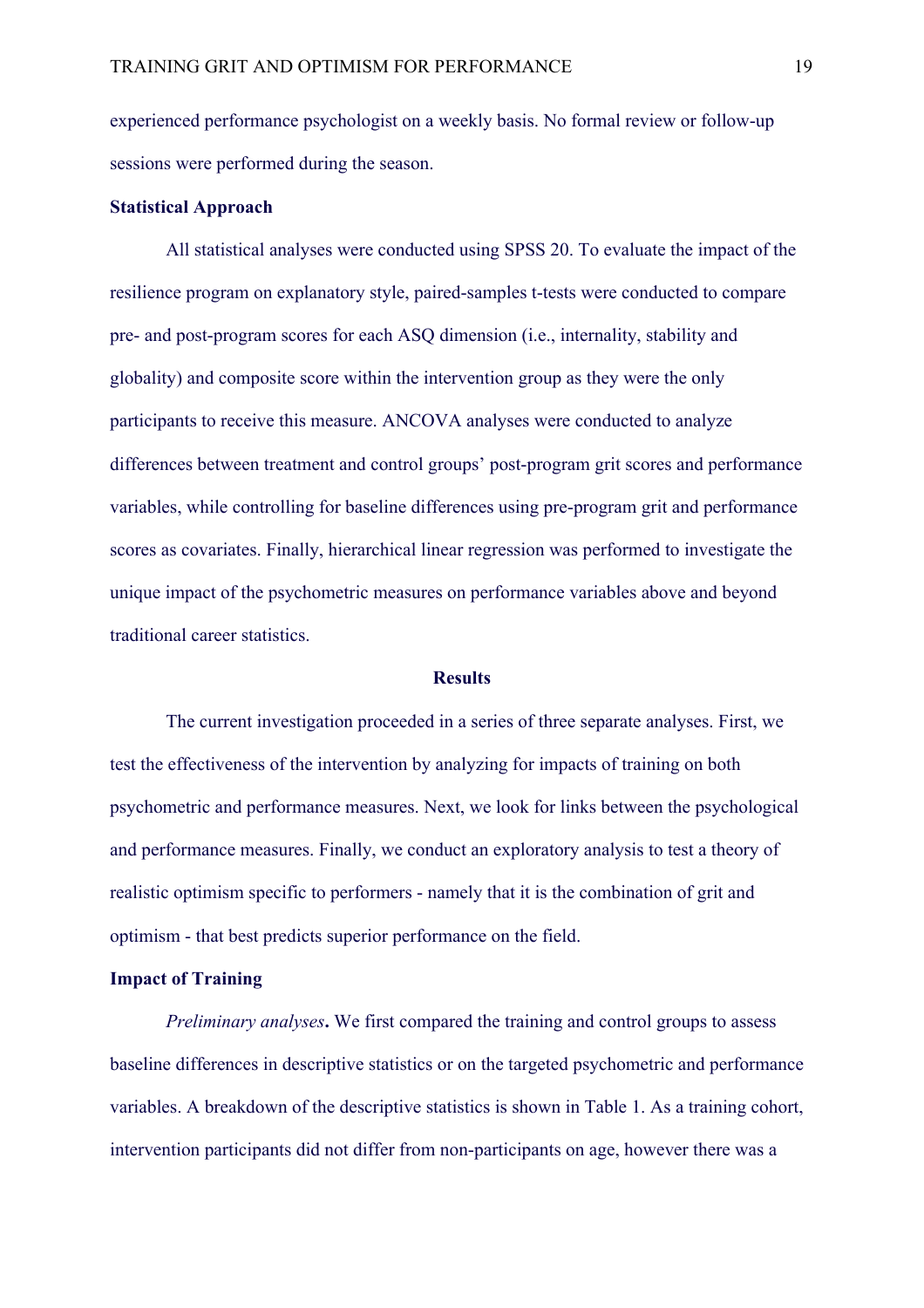difference in experience (defined by the number of games they had played prior to the 2014 season). There was no difference between groups on 2013 performance variables or baseline grit, and the remaining psychometric variable – optimism – was only tested in the intervention group as part of the training program.

## Table 1

|                                           | Training $(n=20)$ | Control $(n=13)$ |             |  |
|-------------------------------------------|-------------------|------------------|-------------|--|
|                                           | Mean (SD)         | Mean (SD)        | Cohen's $d$ |  |
| Age                                       | 23.27(3.36)       | 25.00(3.24)      | 0.52        |  |
| Experience (games played prior to 2014)   | 48.86 (53.81)     | 91.54 (74.10)    | $0.66*$     |  |
| Prior performance (average votes in 2013) | 1.84(0.80)        | 1.71(1.04)       | 0.14        |  |
| Prior consistency (relative SD in 2013)   | 0.86(0.30)        | 0.91(0.31)       | 0.14        |  |
| Grit                                      | 3.59(0.47)        | 3.91(0.61)       | 0.47        |  |

| Descriptive statistics of training and control groups, as measured at baseline |  |  |  |  |  |  |  |  |  |
|--------------------------------------------------------------------------------|--|--|--|--|--|--|--|--|--|
|--------------------------------------------------------------------------------|--|--|--|--|--|--|--|--|--|

*Psychometric changes.* Optimism improved for those in the training program, *t* (20) = 3.65,  $p < 0.01$ ,  $d = 0.72$ . Using a paired-samples t-test, we found the largest difference from pre- to post-intervention on the ASQ was in the stability subscale,  $t(20) = 8.43$ ,  $p < .001$ ,  $d =$ 1.73, suggesting that players who went through the mental toughness intervention were subsequently more likely to see adversity and problems as less permanent than they had previously. In contrast, we found no differences on internality or globality. To test whether the intervention increased grit, we ran an ANCOVA predicting post-intervention grit from condition, controlling for baseline grit and experience. No significant changes were found in grit levels of the players as a result of the training,  $p = .53$ . Pre- and post-intervention scores on psychometric variables are reported in Table 2 below.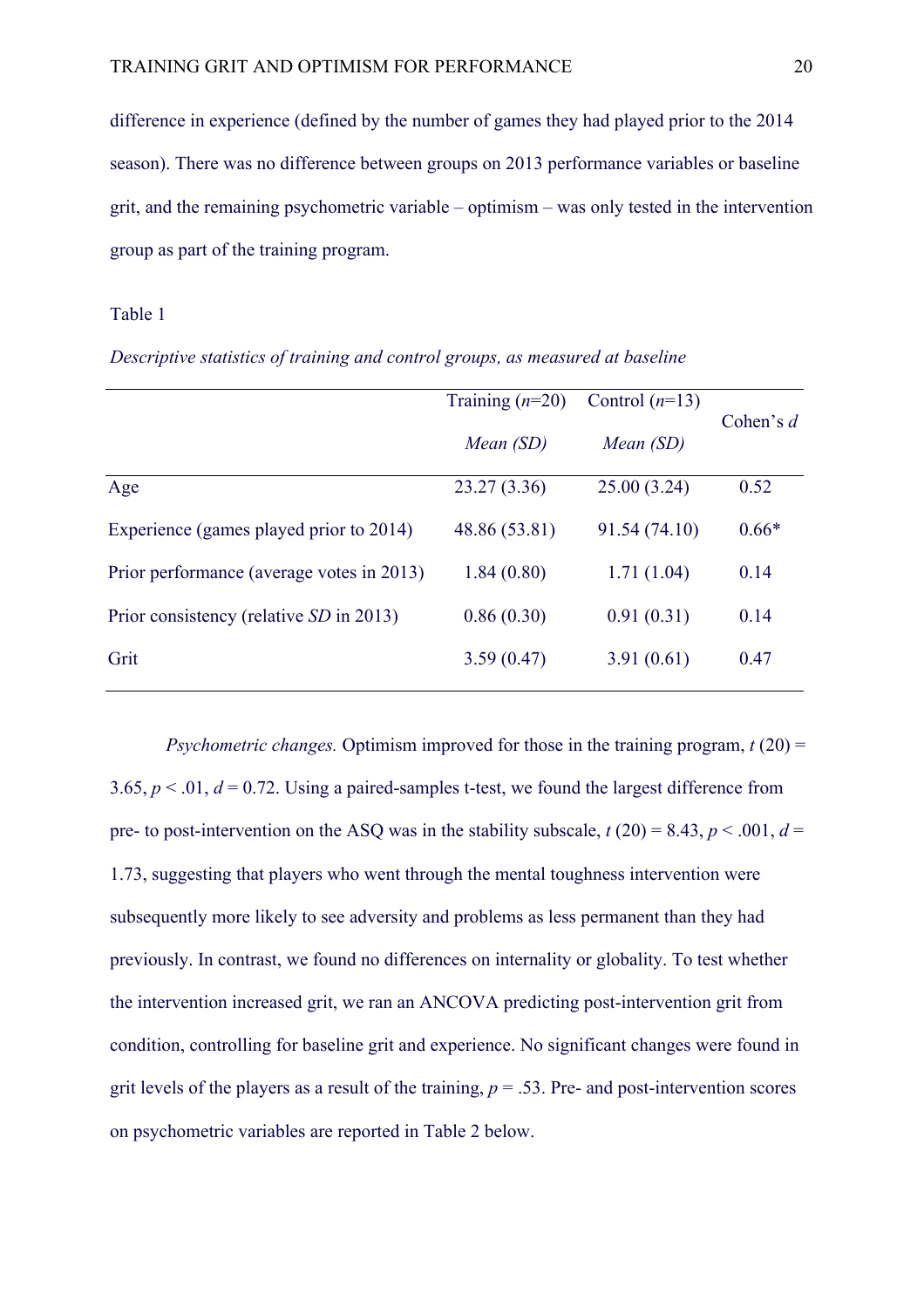## Table 2

| Variable                                       |              | Pre-intervention Post-intervention |             |  |
|------------------------------------------------|--------------|------------------------------------|-------------|--|
|                                                | Mean (SD)    | Mean (SD)                          | Cohen's $d$ |  |
| <b>Attributional Style Questionnaire (ASQ)</b> | 14.96 (1.44) | 13.87(1.65)                        | $0.72**$    |  |
| ASO – Internality Subscale                     | 5.75(0.56)   | 5.71(0.63)                         | 0.07        |  |
| ASO – Stability Subscale                       | 5.29(0.51)   | 4.35(0.60)                         | $1.73***$   |  |
| ASQ – Globality Subscale                       | 3.91(0.79)   | 3.80(0.84)                         | 0.14        |  |
| Grit scale                                     | 3.59(0.47)   | 3.73(0.45)                         | 0.30        |  |
| ** $p < .01$ , *** $p < .001$                  |              |                                    |             |  |

*Pre and post intervention psychometric results*

*Performance changes.* To ascertain if there were any effects from the training on player's performance in the 2014 season, we compared their 2014 output to the same variables in 2013. An ANCOVA comparing treatment and control groups, and controlling for differences in experience and prior performance, revealed that the training improved a player's performance in the 2014 season,  $F(1,26) = 4.12$ ,  $p = .05$ ,  $\eta_p^2 = .14$  (see Table 3). However, this effect was moderated by baseline performance levels,  $F(1,26) = 6.59$ ,  $p < .01$ ,  $\eta_p^2$  = .41. Specifically, as illustrated in Figure 2, the training was more effective for players with low prior performance: players who were below average performers in 2013 and received the training outperformed their counterpart in the control group, whilst there was no difference in the changes seen for the above average performers in either group. A similar result was found when testing for the effect of treatment on a player's consistency: an ANCOVA controlling for differences in experience and prior consistency revealed that the training improved a player's consistency in the 2014 season,  $F(1,26) = 5.19$ ,  $p = .03$ ,  $\eta_p^2 = .17$ (see Table 3). Again, this effect was moderated by prior consistency levels,  $F(1,26) = 6.28$ ,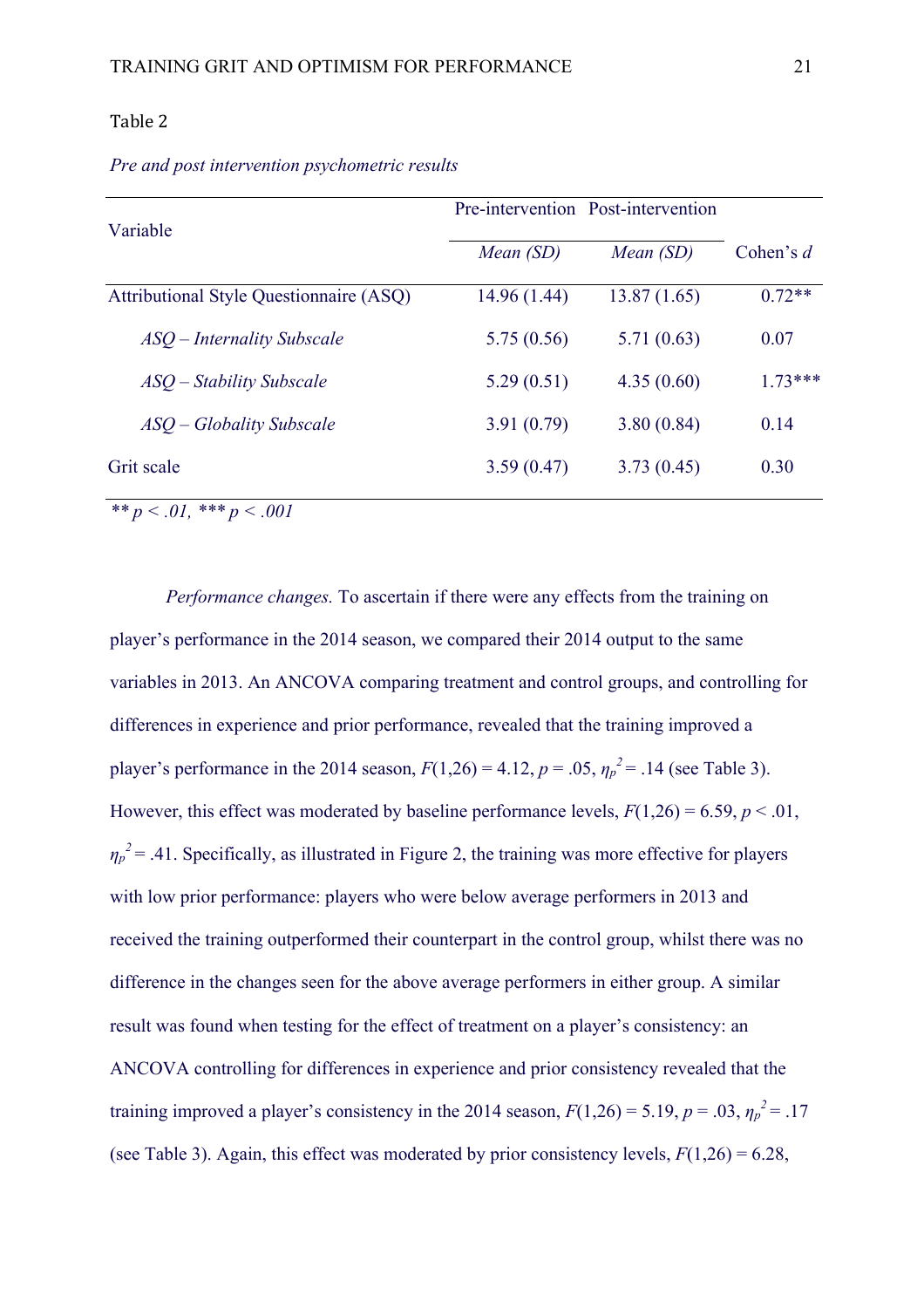$p = 0.02$ ,  $\eta_p^2 = 0.19$ . Specifically, as illustrated in Figure 3, the training was more effective for players with low prior consistency: players who were inconsistent performers in 2013 and received the training improved more than their counterparts in the control group, whilst there was minimal difference between treatment and control for those who were already consistent performers.

## Table 3

# *ANCOVA analyses for effect of training on each of the performance variables*

|                                      | Performance    |            | Consistency                  |                       |  |
|--------------------------------------|----------------|------------|------------------------------|-----------------------|--|
|                                      | $\overline{F}$ | $\eta_p^2$ | $\overline{F}$               | $\overline{\eta_p}^2$ |  |
| <b>Corrected Model</b>               | 2.88*          | .31        | 2.00                         | .24                   |  |
| Intercept                            | 14.88***       | .36        | 9.94**                       | .28                   |  |
| Experience                           | 0.01           | .00        | 0.01                         | .00                   |  |
| Treatment                            | $4.12*$        | .14        | $5.19*$                      | .17                   |  |
| Prior Performance                    | $4.46*$        | .15        | $\qquad \qquad \blacksquare$ |                       |  |
| <b>Treatment x Prior Performance</b> | 4.99*          | .16        | ۰                            |                       |  |
| <b>Prior Consistency</b>             |                |            | 1.56                         | .06                   |  |
| <b>Treatment x Prior Consistency</b> |                |            | $6.28*$                      | .19                   |  |

*\* p < .05, \*\* p < .01, \*\*\* p < .001*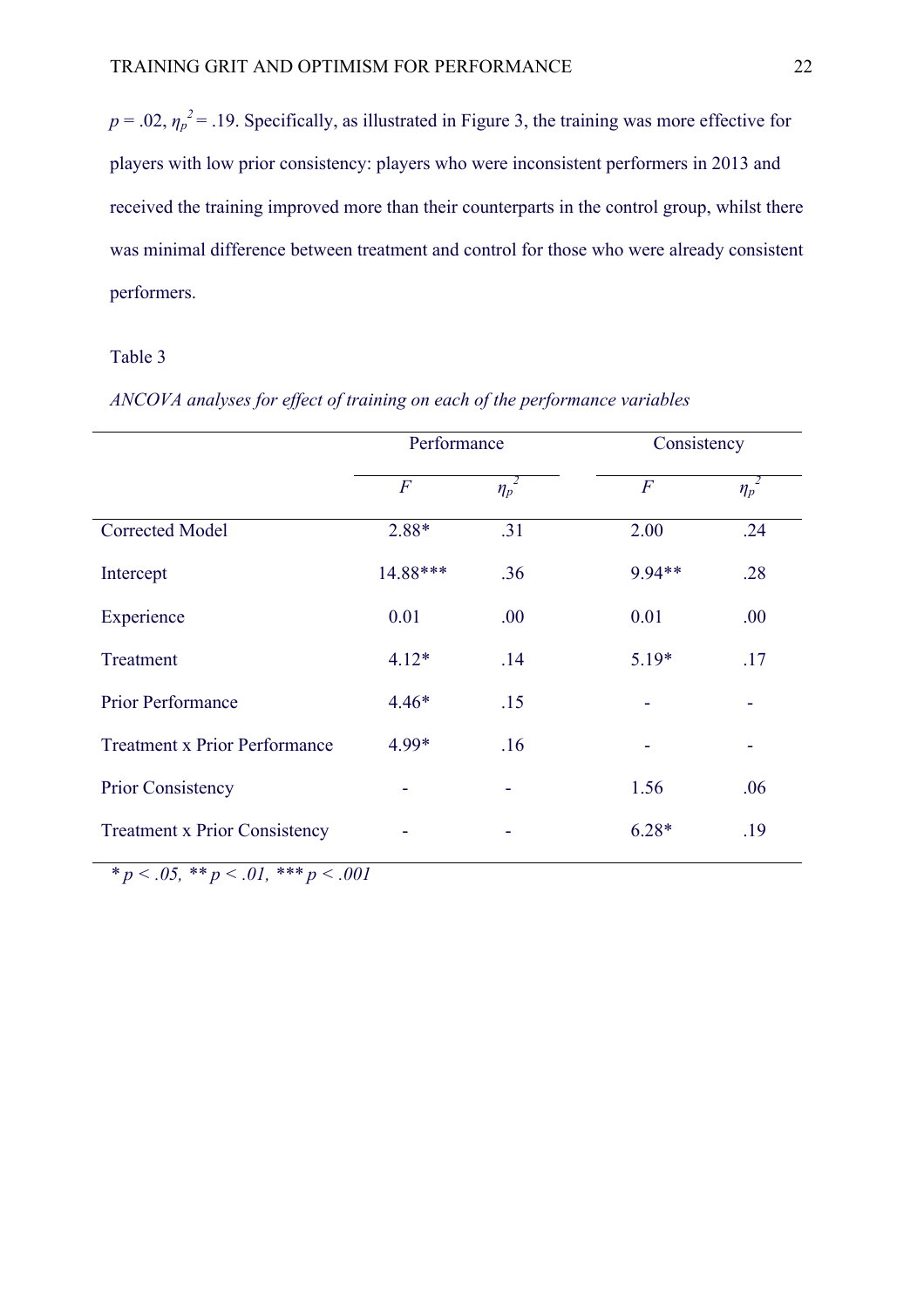

*Figure 2.* Estimated marginal means for performance, controlling for experience and prior performance (Median split for illustrative purposes only). Error bars represent *SE*.



*Figure 3.* Estimated marginal means for performance, controlling for experience and prior consistency (Median split for illustrative purposes only). Error bars represent *SE.*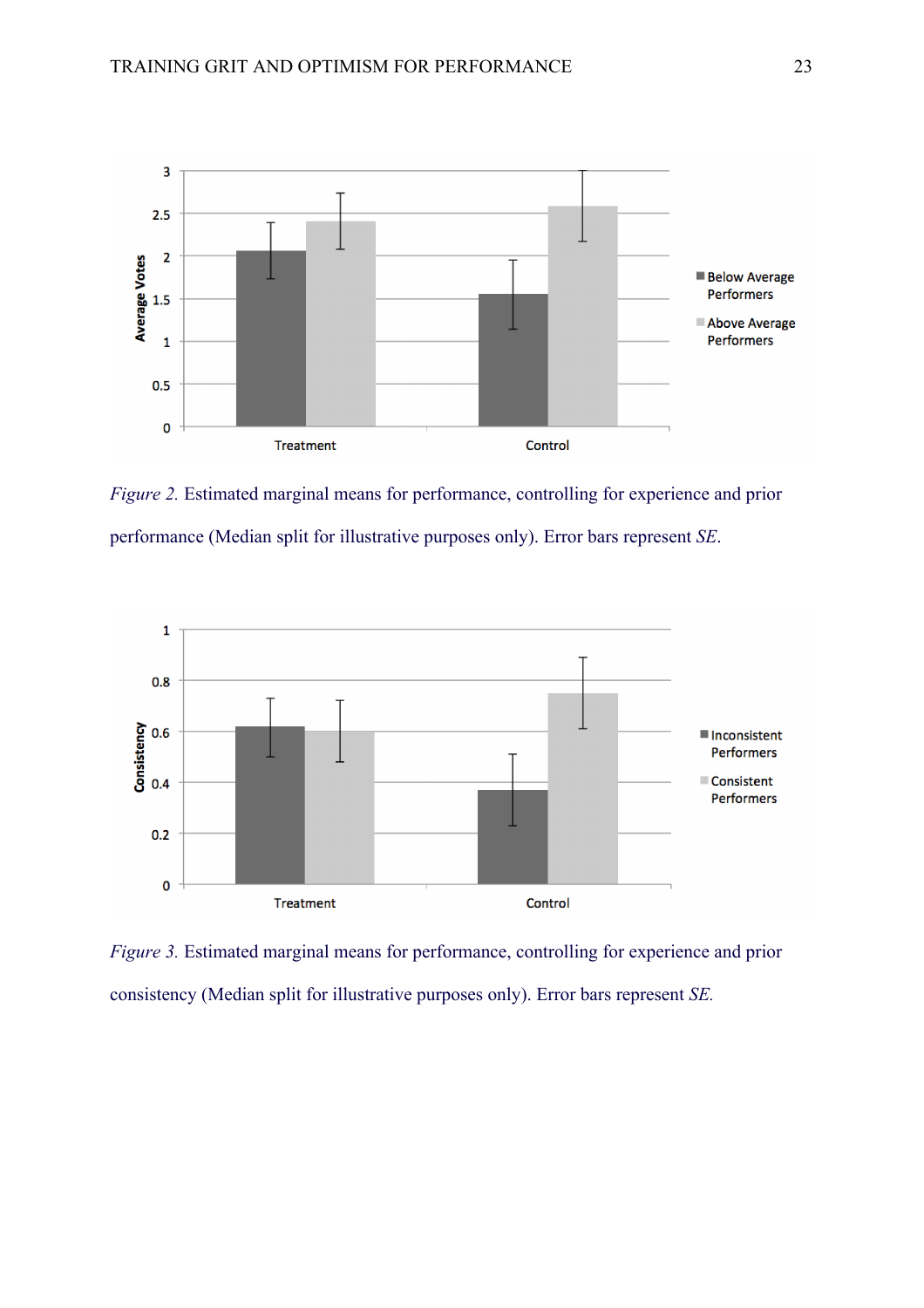## **Links Between Grit, Optimism and Performance**

To uncover links between the psychological and performance measures that may explain this effect on performance, we tested for correlations between grit, optimism and the performance measures for all of the players who had every measure available  $(n = 20)$ , see Table 4). The level of consistency for a player during the season was strongly predicted by a players level of grit,  $r(20) = .44$ ,  $p = .05$ , prior to the start of the season, with gritty players showing greater levels of consistency than their less gritty counterparts. A marginally significant correlation with consistency was also seen for optimism,  $r(20) = .38$ ,  $p < .10$ . Of particular note, the stability subscale of the ASQ also showed a strong relationship with consistency,  $r(20) = .48$ ,  $p = .03$ , indicating that players who see events as more temporary and less permanent show greater consistency over the course of the season. This element of a player's explanatory style also showed a marginally significant correlation with performance levels,  $r(20) = .41$ ,  $p = .07$ .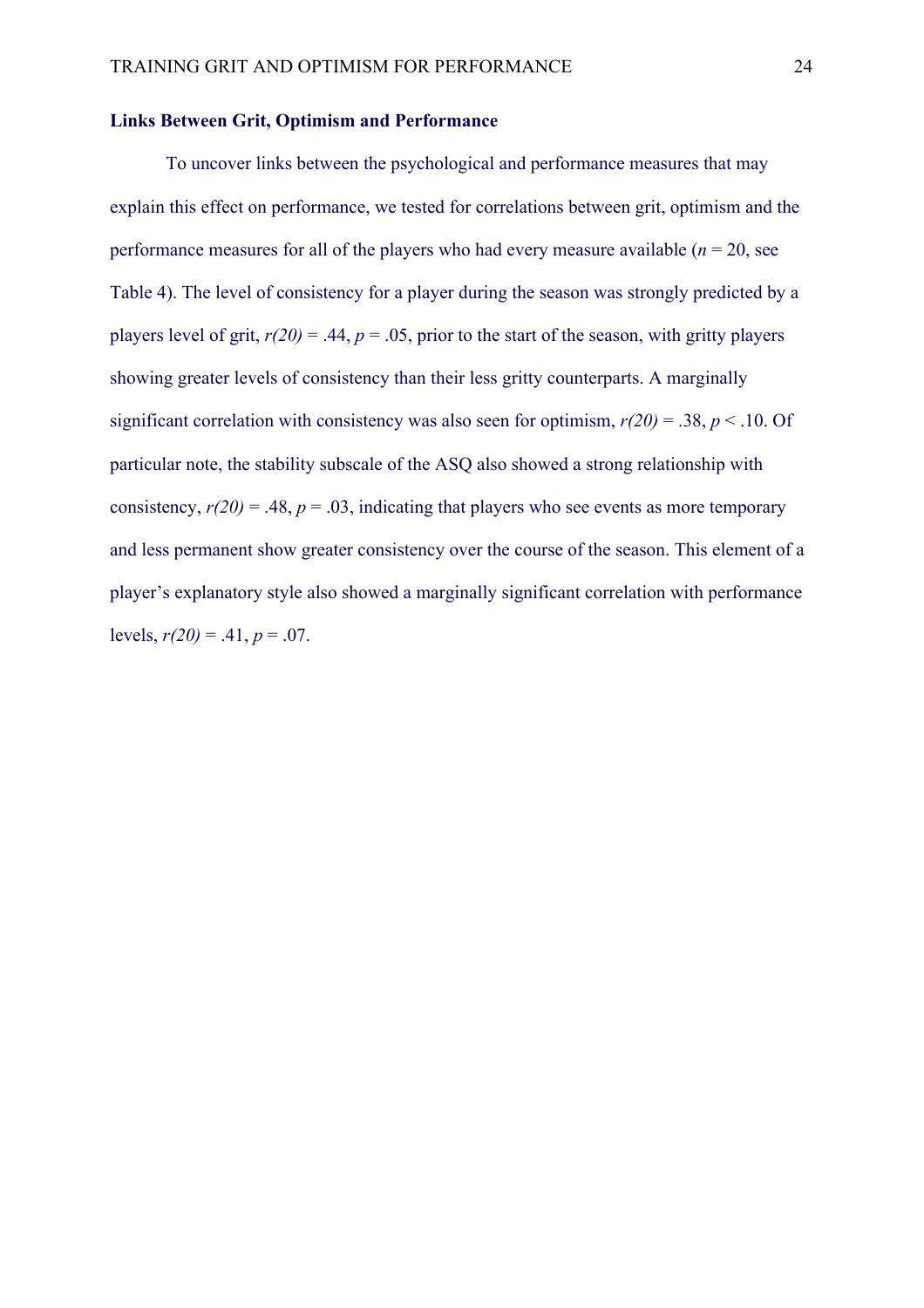## Table 4

|                 | Avg   |          |        |          |                     | ASQ-      | ASQ-                | ASQ-      |                     | <b>PRO</b>           |
|-----------------|-------|----------|--------|----------|---------------------|-----------|---------------------|-----------|---------------------|----------------------|
|                 | Votes | Consist. | Age    | Exp.     | <b>ASQ</b>          | intern.   | stability           | globality | Grit                | score                |
| Average Votes   |       | $.89***$ | $-.01$ | .22      | $-.23$              | $-.26$    | $-41†$              | .03       | .19                 | $.43*$               |
| Consistency     |       |          | $-.04$ | .15      | $-.38+$             | $-.36$    | $-.48$ <sup>*</sup> | $-.14$    | .17                 | $.56*$               |
| Age             |       |          |        | $.81***$ | $-.64**$            | $-.60**$  | $-.40†$             | $-.53*$   | $.35^{*}$           | .43 <sub>†</sub>     |
| Experience      |       |          |        |          | $-.55$ <sup>*</sup> | $-.65***$ | $-.39†$             | $-.31$    | .26                 | .33                  |
| <b>ASQ</b>      |       |          |        |          |                     | $.68***$  | $.86***$            | $.84***$  | $-.52$ <sup>*</sup> | $-.81$ **            |
| ASQ-internality |       |          |        |          |                     |           | .44                 | .27       | $-.40$              | $-.49*$              |
| ASQ-stability   |       |          |        |          |                     |           |                     | $.64***$  | $-.45$ <sup>*</sup> | $-.88$ <sup>**</sup> |
| ASQ-globality   |       |          |        |          |                     |           |                     |           | $-.40$              | $-.61$ **            |
| Grit            |       |          |        |          |                     |           |                     |           |                     | $.82***$             |

*Bivariate correlations between performance measures, career statistics and psychometric variables*

*\* p < .05, \*\* p < .01, † p < .10*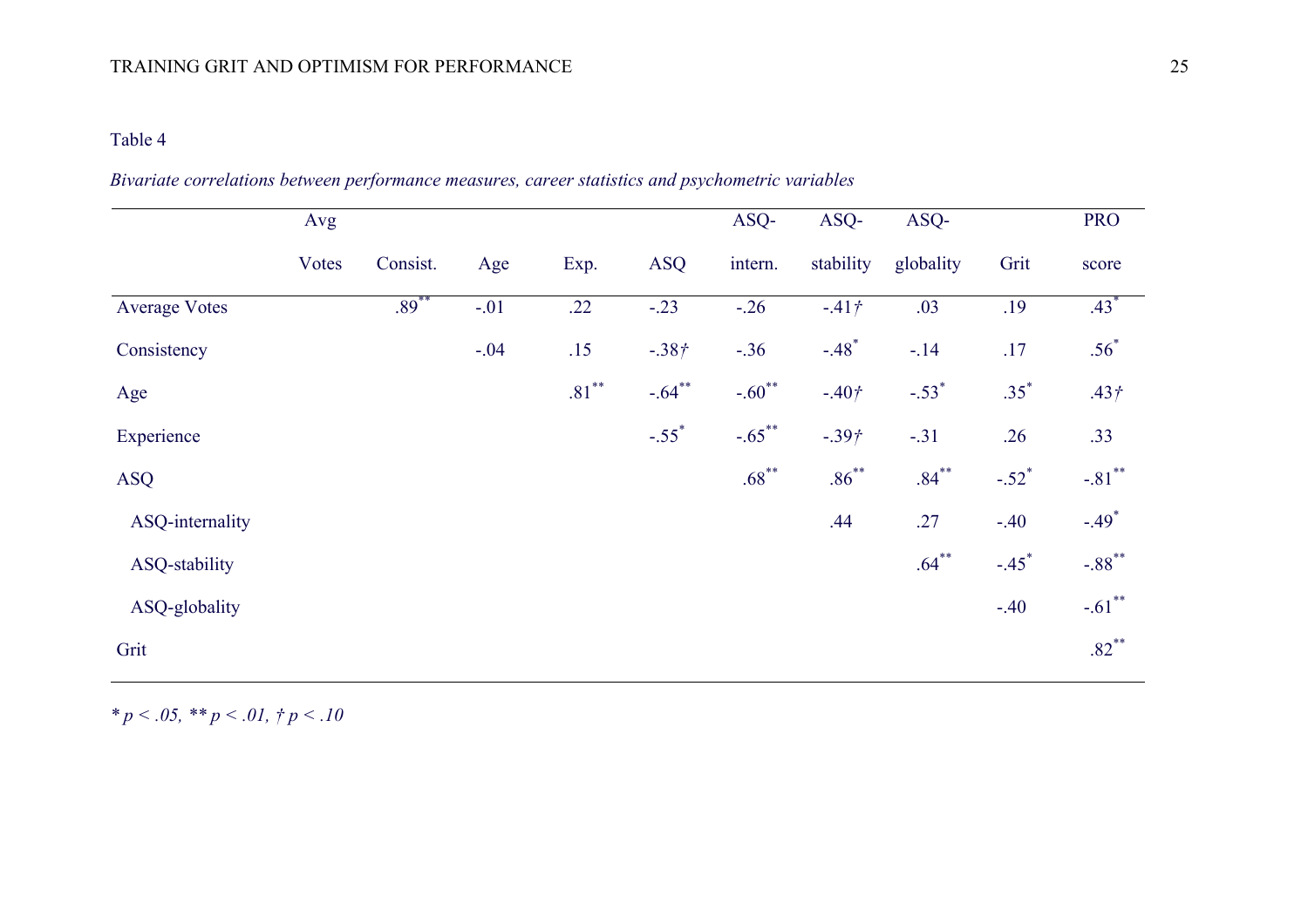Next, we wanted to assess the effects of the psychometric measures on performance measures over and above traditional statistical indicators, so we ran two separate hierarchical linear regressions predicting average performance levels and consistency. In both models, the traditional career markers of age and experience were entered in block 1, and optimism and grit in block 2. Optimism marginally predicted performance,  $\beta = 0.24$ ,  $p = .09$ , whereas grit predicted consistency,  $\beta = 0.49$ ,  $p = .05$ , controlling for these experience factors. Together, these psychometric variables added to the predictive power of experience variables only for consistency,  $\Delta R^2 = .39$ ,  $F(2,14) = 5.45$ ,  $p = .02$ . Full results provided in Table 5.

## Table 5

*Regression analyses for each of the performance variables*

|              | Performance    |                   | Consistency |          |  |
|--------------|----------------|-------------------|-------------|----------|--|
|              | <b>Block 1</b> | Block 2           |             | Block 2  |  |
| Age          | $-0.24$        | $-0.62$           | $-0.28$     | $-0.79*$ |  |
| Experience   | 0.84           | 0.72              | 1.19        | 1.03     |  |
| Grit         |                | 0.36              |             | $0.49*$  |  |
| Optimism     |                | 0.24 <sup>†</sup> |             | 0.32     |  |
| $\Delta R^2$ |                | 0.21              |             | $0.39*$  |  |

*Note.* All numbers are standardized beta coefficients *(β)*

*\* p < .05, † p < .10* 

### **Realistic Optimism and Performance**

Finally, we wanted to explore the possibility that, in line with the theory of realistic optimism, performance would be related to strengths in *both* grit and optimism. This Performer's Realistic Optimism (PRO) score (a sum of grit + unstable attributions) was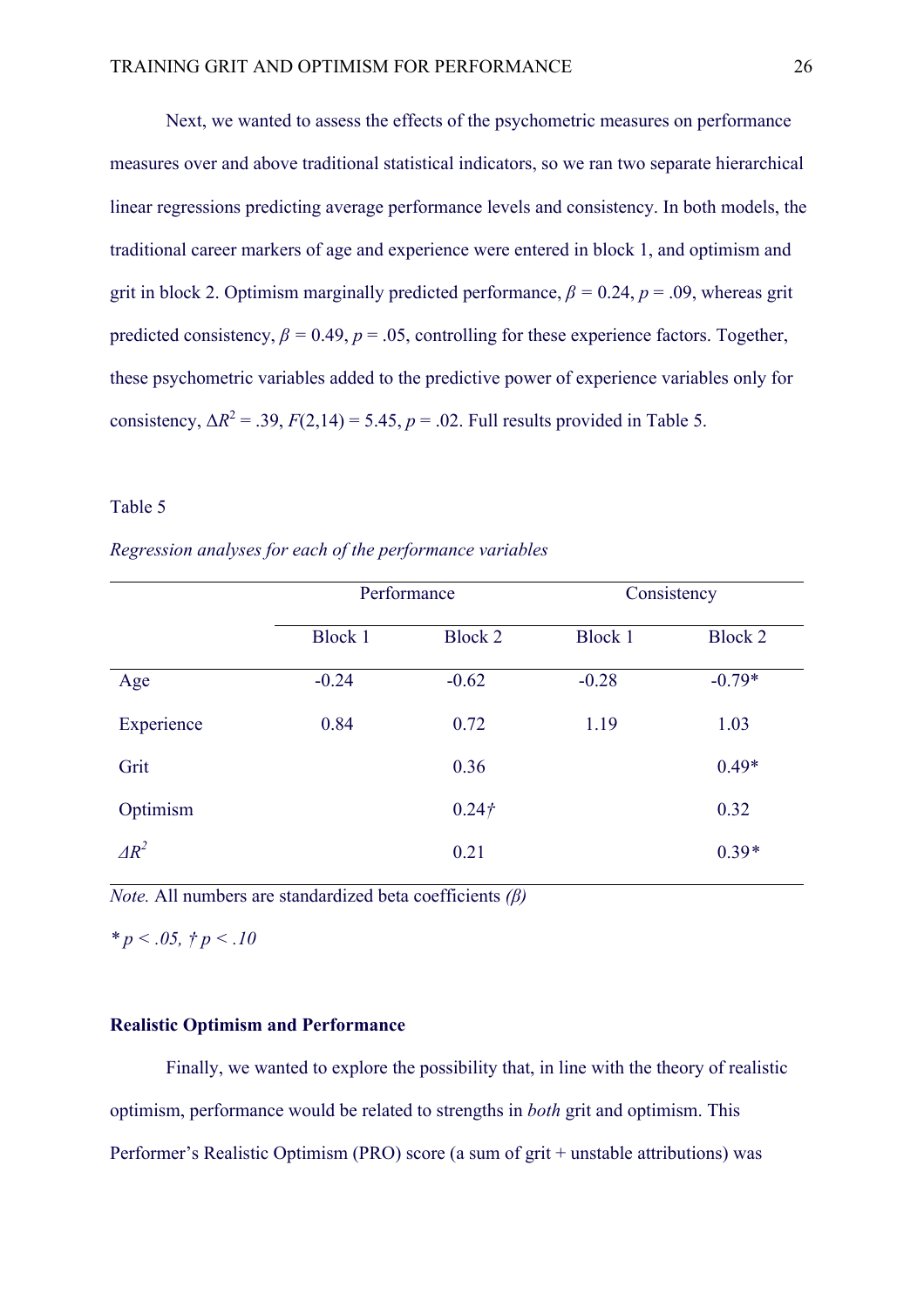strongly related to consistency,  $r(20) = .56$ ,  $p = .01$ . Moreover, this combined PRO score is the only psychometric variable that predicted higher performance levels,  $r(20) = .43$ ,  $p = .05$ . Separate regression analyses showed that a player's PRO score significantly predicted performance ( $\beta = 0.56$ ,  $p = .03$ ;  $R^2 = .27$ ,  $p = .02$ ) and consistency ( $\beta = 0.69$ ,  $p = .00$ ,  $\Delta R^2 =$ .39,  $p < 0.01$ ) over and above traditional career statistics (see Table 6). These results suggest players who see adverse events as temporary and *also* engage in uncomfortable reflection and attention to detail outperform those who are either just purely optimistic or gritty alone. Of interest to this particular study, a retrospective analysis using a paired samples t-test showed that PRO score was also increased as a result of the training,  $t(20) = 6.71$ ,  $p < .001$ ,  $d = 1.16$ .

#### Table 6

|            |         | Performance | Consistency |          |  |
|------------|---------|-------------|-------------|----------|--|
|            | Block 1 | Block 2     |             | Block 2  |  |
| Age        | $-0.24$ | $-0.49$     | $-0.28$     | $-0.58$  |  |
| Experience | 0.84    | 0.72        | 1.19        | 1.04     |  |
| PRO score  |         | $0.58*$     |             | $0.67**$ |  |

*Regression analyses for PRO score on each of the performance variables*

 $\overline{\phi}$  *\* p < .05,* \* *p < .01.* All numbers are standardized beta *(β)* 

### **Discussion**

This investigation aimed to test the effectiveness of a training program aimed at improving grit, optimism and performance. Overall, the program was effective at improving player's ability to respond to adversity, as evidenced by improvements in optimism, average performance levels and consistency in the season that followed the training. Further analyses confirmed the findings of previous research showing links between optimism and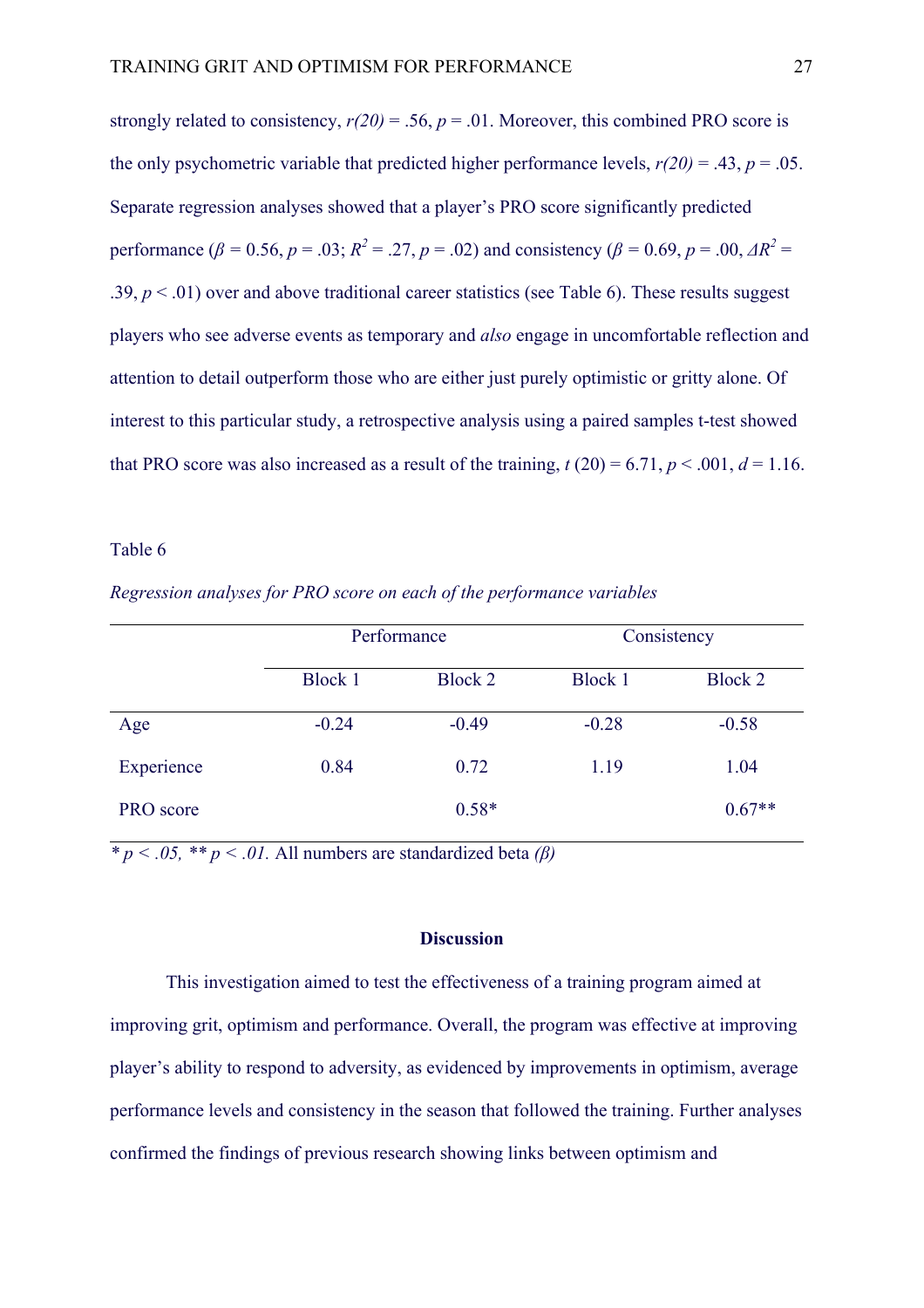performance in sports, as well as the links found between grit and achievement in other performance contexts.

On a psychological level, optimism improved for those involved in the training program, in line with H1. Given previous findings and the fact the curriculum was based in part on previous interventions and research which has been shown to be effective, this is not surprising. Worth noting is the majority of the change occurred in the stability subscale, which replicates the findings of Gillham et al., (1995) in their two year follow-up with schoolchildren. Given the earlier discussion of the performance relevance of the stability subscale, as well as the findings of this study showing the stability subscale was predictive of performance measures, this is an encouraging finding and suggests the training should continue to be effective for performers in future implementations. Grit did not improve in line with the expectations of H2. This finding is not surprising given grit is considered a trait and therefore relatively stable, suggesting it is not subject to change easily, but in this case may also be due to the study being underpowered. A much larger sample may have yielded a significant finding.

Most importantly from a practical standpoint, performance improved following the training in line with H3, moderated by prior levels of performance and consistency. These findings suggest this type of training may be more effective for players who are yet to reach an elite standard of performance on a consistent basis. One reason for this may be found in the links between the combination of grit, optimism and performance, which suggest a large reason for talented performers not consistently being top performers are deficits in one or both of these areas. It therefore makes sense that training aimed at these elements will help those lacking in that areas more than others. Just as there is greater margin for improvement available in muscle strength for athletes who have never entered a gym when compared to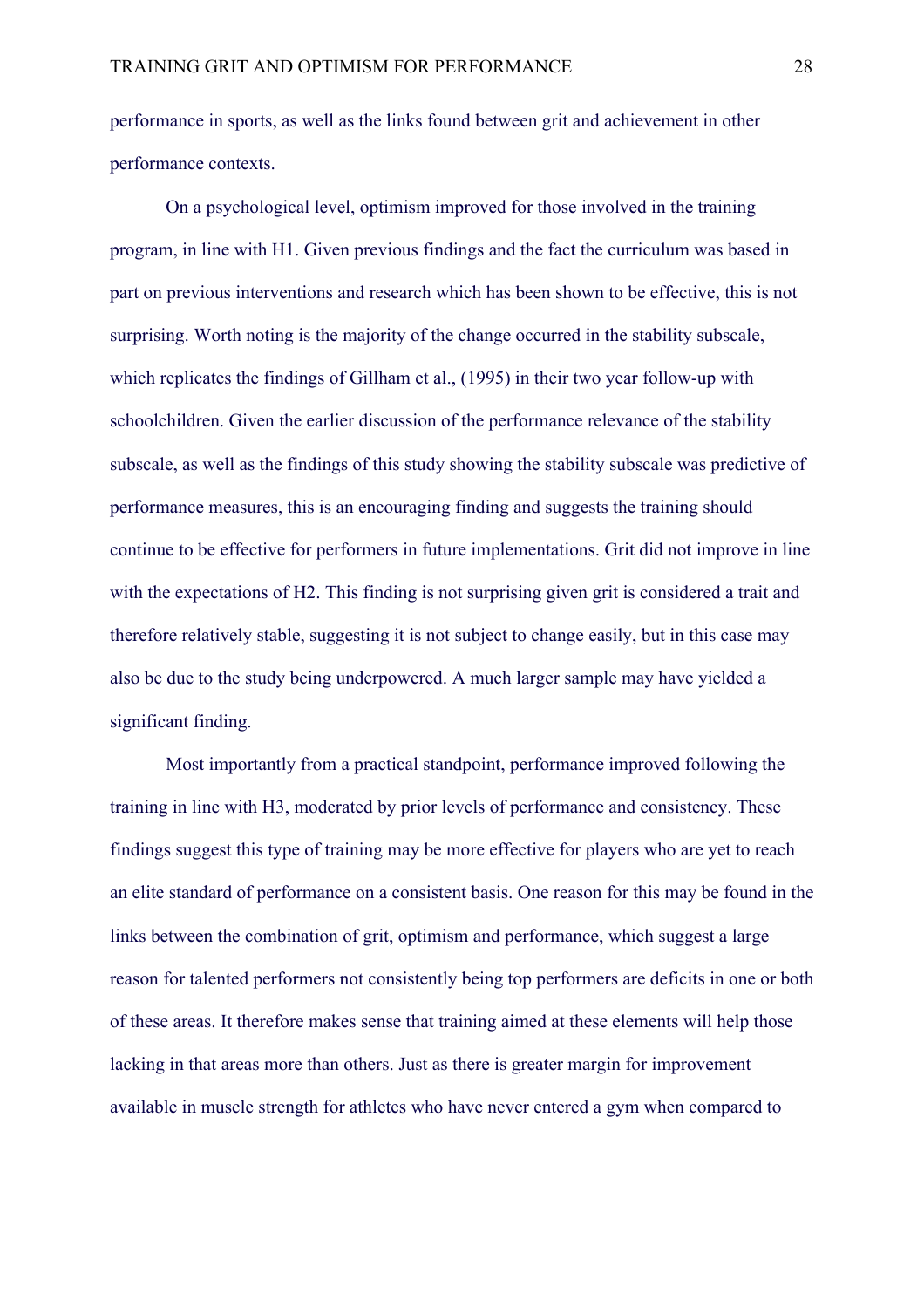seasoned bodybuilders, this training should be more effective for those who have lower 'mental strength' than those who are already world class.

As these results came from a non-random assignment study, they may be suggestive of a simple regression to the mean. Given that the significant differences between treatment and control are mainly concentrated in the lower performers – those with performance or consistency that was below average the prior season – this argument does not hold. If regression to the mean were present, it would occur at both ends of the spectrum, and the effect would cancel itself out. The significant findings therefore suggest this type of training has the potential to be a clear competitive advantage for teams in competitive sports, producing immediate performance improvements in players on the field. These findings have clear implications for leaders of sports teams in particular, and indeed managers of any performance focused team. Not only does this provide evidence that supports the inclusion of mental toughness training into any results-focused program aimed at performers, the effects may even be enhanced further if the coaches and managers themselves become involved along with all of the performance team. Not only could a coach benefit from improving their own ability to respond to failure or adversity, the improved expectations of player's coping abilities and stronger relationships that could result from shared experience in the program may bring added benefits. Numerous studies have shown that a leader's expectations of their subordinate's abilities improves their actual performance (McNatt, 2000), and overall organizational and peer support have been found to have a positive impact on both individual coping ability and group performance (Rhoades & Eisenberger, 2002; Mummery, Schofield, & Perry, 2004).

The correlations mentioned above confirmed H4, with results showing clear links between grit, optimism and performance for this population. Of particular interest was the fact that grit predicted consistency while optimism marginally predicted performance levels, both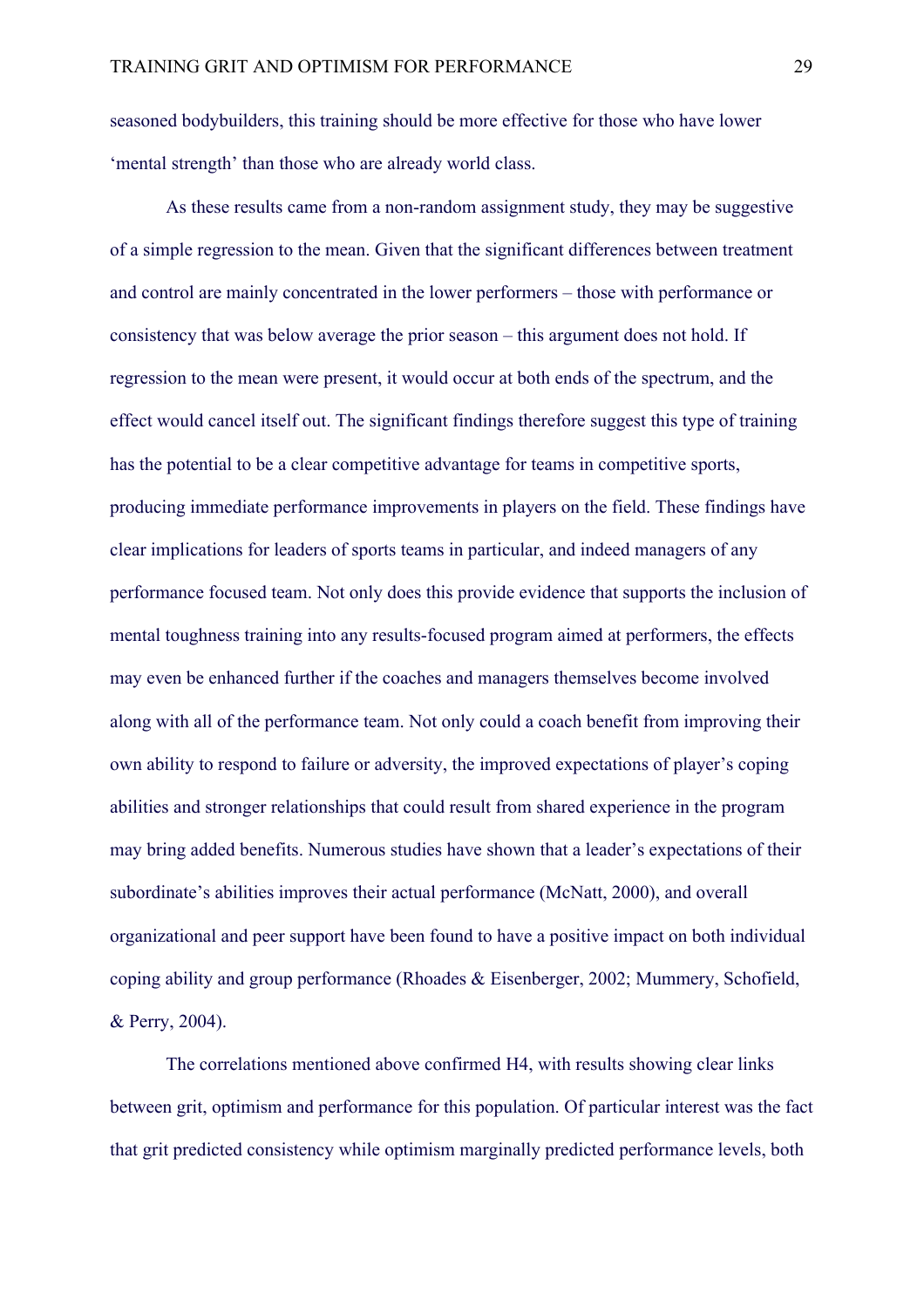over and above traditional experience statistics and prior performance levels that are traditionally used to make assumptions regarding future performance. This confirms and adds to previous literature that has identified the predictive nature of grit on achievement of longterm goals, as well as numerous studies connecting optimism with performance and specifically how it helps performers in responding to failure.

In line with H5, the investigation uncovered a potential factor to identify realistic optimism in performers. The PRO score was strongly correlated with both grit and optimism, but had greater predictive power than either measure in relation to performance and consistency. While this new proposed measure shows promise as a strong predictor of performance that could be used in future research as well as practically within recruiting and development in sports, this is only a preliminary test using one set of data. More work is required on replicating these findings using other performance populations, validating whether this accurately measures the construct of 'realistic optimism', and also investigating if it is as strong a predictor of well-being outcomes as it is of performance.

It is this final point – the potential twofold benefit of increasing well-being at the same time as improving performance – that perhaps holds the most promise within the field of positive psychology. Although the current investigation did not explicitly look at any changes in well-being resulting from the training, the findings show great promise and suggest a powerful positive intervention given other research on similar programs in both education and military populations have found similar increases in optimism and corresponding improvements in other well-being measures (Gillham et al., 1995; Harms et al., 2013). Given the unique potential of elite sports teams to impact the lives of those in communities that support them, champion players may also become champions of the messages and methods of positive psychology within the community: their improved performances can highlight the value of improved coping skills for all of us as we tackle the game of life.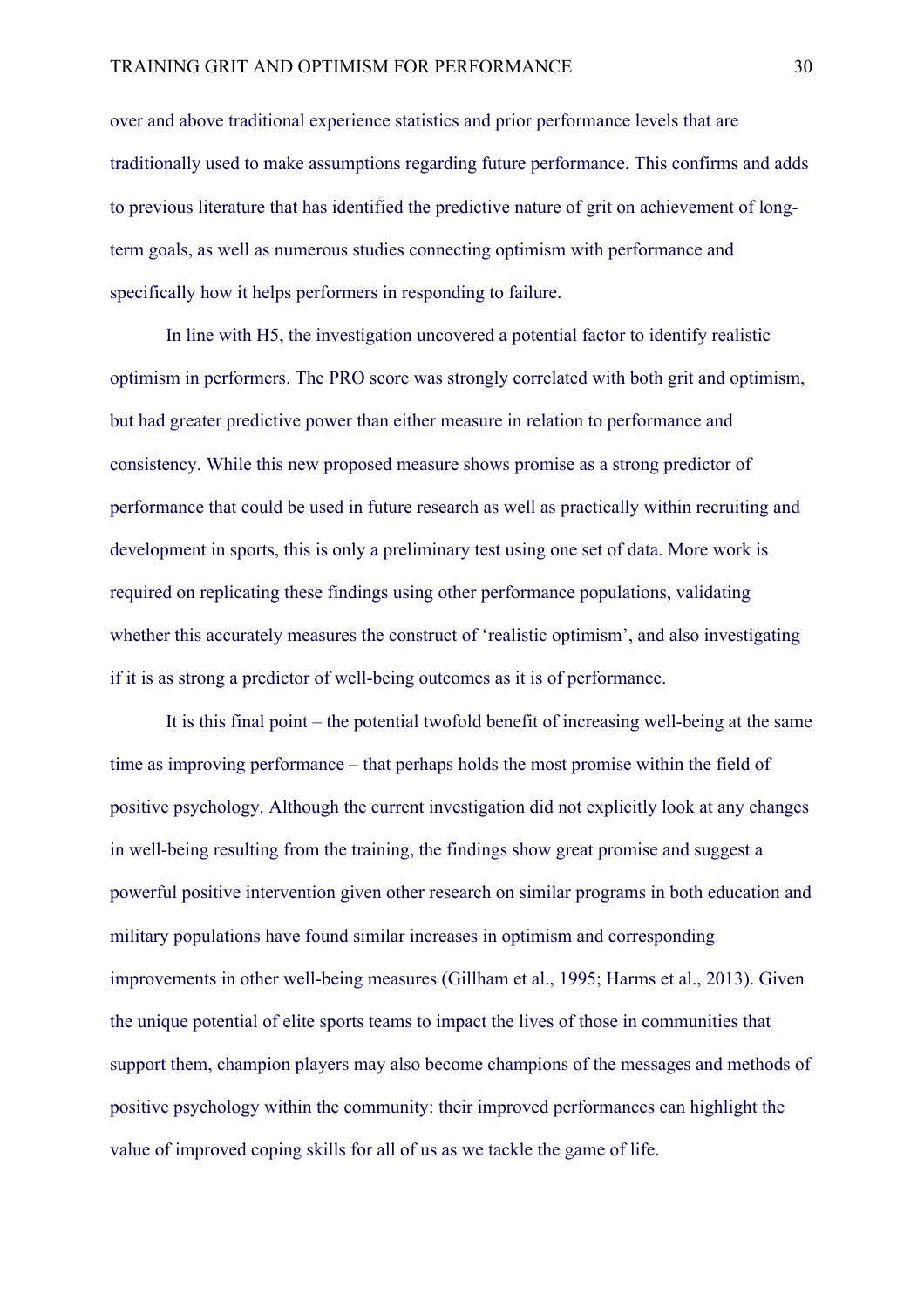## **Limitations**

The current study has a number of limitations. Firstly, the experiment and subsequent data analyses involved small sample sizes, an inevitability when working within one professional sporting team. The small sample used in the study compromised the power available for the statistical analyses. It may be possible that, given an effect size of  $d = 0.30$ for grit, a much larger sample size is required for this kind of small effect to be statistically significant. Another result of the context surrounding a professional sports team was that there was no random assignment due to competitive realities that demand all players receive any intervention that is suspected of being supportive to team performance. Mitigating these concerns are the strong findings within the study, which found significant changes, correlations and predictive validity regardless of these issues. Given that research is conducted with the hopes of translating into real-world situations, this limitation should actually provide confidence to those involved in professional teams that this intervention can still be effective within this context.

A third limitation due to the time and resource limits within the professional sports team environment was the absence of control data for the optimism (ASQ) measures, which were specifically administered only to those players involved in the resilience training due to time limitations for the remainder of the squad. Whilst the paired-samples t-test did show significant changes, the conclusions drawn from the analysis would be more reliable if we were able to show this held when compared to a control group.

One final limitation was the restriction of resources applied to the program – only one facilitator was involved (no coaches) and data collection was limited to one season. Studies show the level of trust in a leader have large implications on team performance (Dirks & Ferrin, 2002), including high level sports teams in the NCAA (Dirks, 2000), and trust in leaders or significant others has also been shown as an antecedent to explanatory style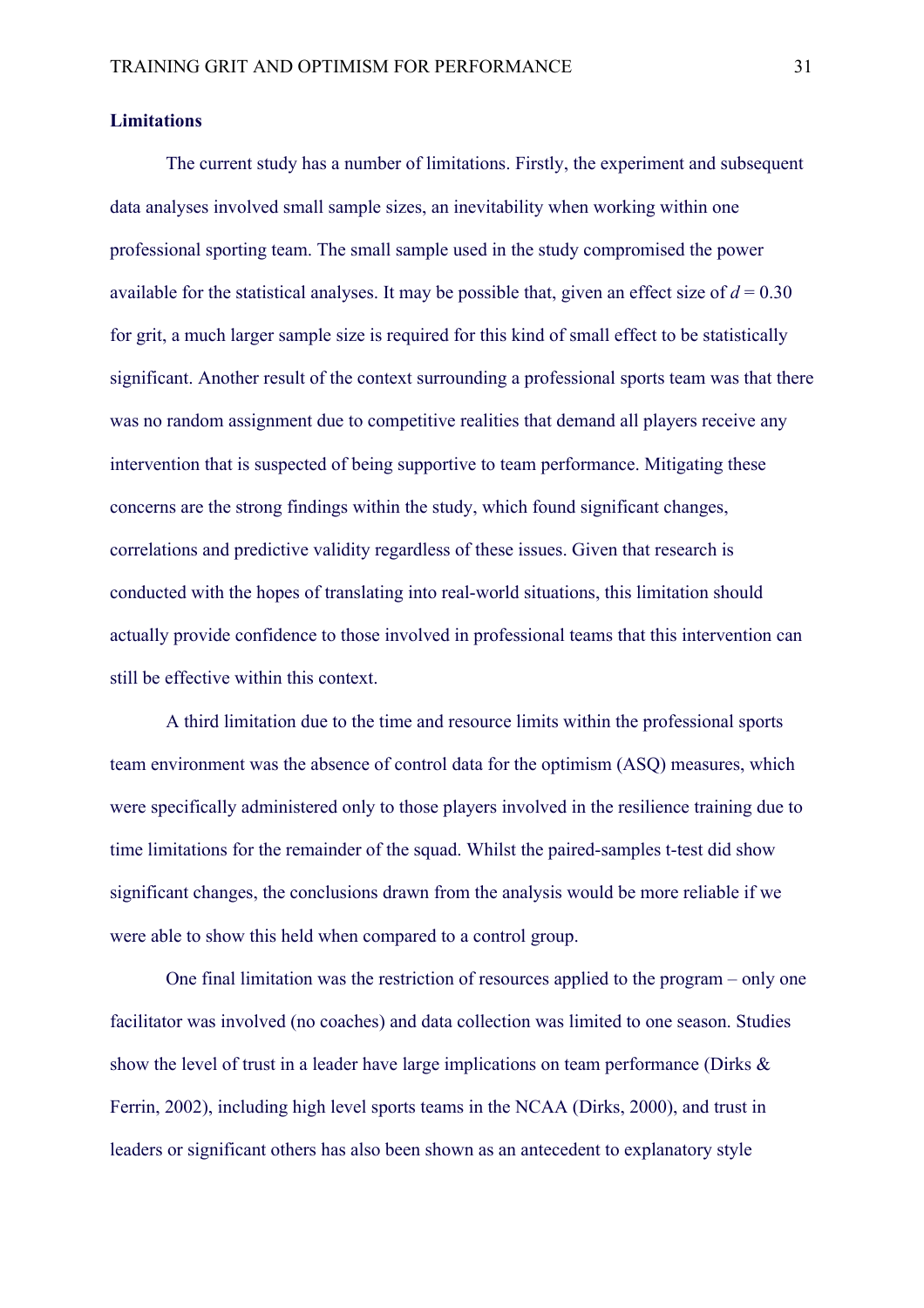(Eisner, 1995). In this case, the absence of coaches from the program may have detrimental effects on both the performance of any coaches who may have possessed relatively pessimistic explanatory styles, as well as the player's own explanatory styles specific to football adversities given the link between trust and explanatory styles. We could have enhanced the design by including other staff and coaches, using a 'train the trainer' model, in order to improve scalability and longevity. This type of design would also allow more of a longitudinal study and data collection to be implemented, giving us a very interesting data set to do ongoing analyses with and to assess the long-term implications of such a program.

## **Future Research**

Whereas the findings of this paper are strong and may interest practitioners, they are taken from a very specific population of professional Australian Rules footballers. It is recommended this program be replicated with multiple other teams, across different sports, as well as with women and non-professionals to generalize the results. Two strengths of this research – the presence of clear performance data and the presence of an embedded facilitator with full access for support – are elements which will likely help in further replication.

The program design itself may benefit from more deliberate intervention on skills which may enhance grit, such as MCII planning and goal setting to improve the participant's perseverance skills and addresses overly optimistic or wishful thinking. Whilst the current intervention did ask players to set a goal and then continued to refer back to that goal over the course of the 4 session program, this was delivered with a focus only on implementation intentions, and not the full MCII protocol. It may have been more effective to teach the skills of MCII specifically so the players could use it as required throughout the season, as well as increase the energizing effects of the mental contrasting.

Another area of particular interest to recruiters and managers within this study is the proposed PRO score that we suggested as a reflection of an individual's level of realistic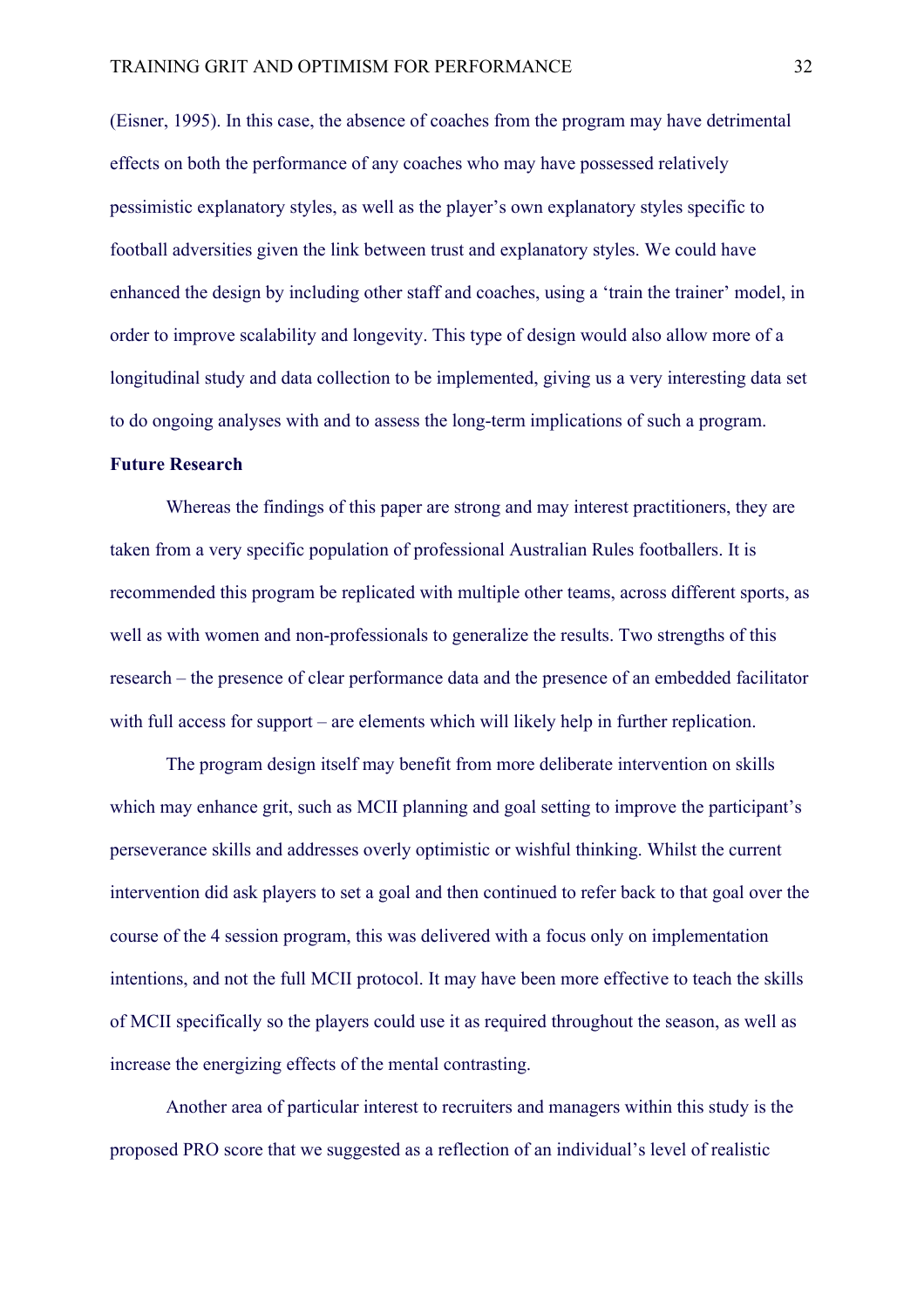optimism. This combination of grit and the stability subscale will need to be tested for reliability and validity with other populations and performance arenas if it is to be used in future research and practice, however the findings of this first analysis are promising. As suggested above, further investigations should also include well-being measures to ascertain if these findings are potentially even more valuable given additional 'off-field' benefits.

One final area ripe for research in relation to this program is the analysis of potential team level impacts. Whilst it did not form part of this analysis, it was interesting to note that the improvement in results at the individual level didn't translate to changes in team performance (there was no practical change in win/loss results when comparing the 2013 to 2014 seasons). Further investigation of the factors that limit or enhance the impact of this intervention on team performance would provide even greater confidence in coaches and managers who are considering implementing in their environment. As mentioned in the discussion section, research suggests the impact of leader expectation, organizational support and interpersonal relationships may have significant ramifications on the performance and coping abilities of subordinates (McNatt, 2000; Rhoades & Eisenberger, 2002; Mummery et al., 2004), indicating potential areas for enhancement of the training intervention that was the focus of the current investigation.

## **Conclusion**

Consistent with decades of research on optimism and more recent findings on grit, the current investigation found there was an effect of mental toughness training on players' optimism and subsequently performance, but not on grit. Players higher in these characteristics were more consistent and had higher average levels of performance, and a combined score was predictive of both performance and consistent over and above traditional predictors based on experience and talent level. Future research should focus on related questions: do these effects exist in other sports and performance populations? What are the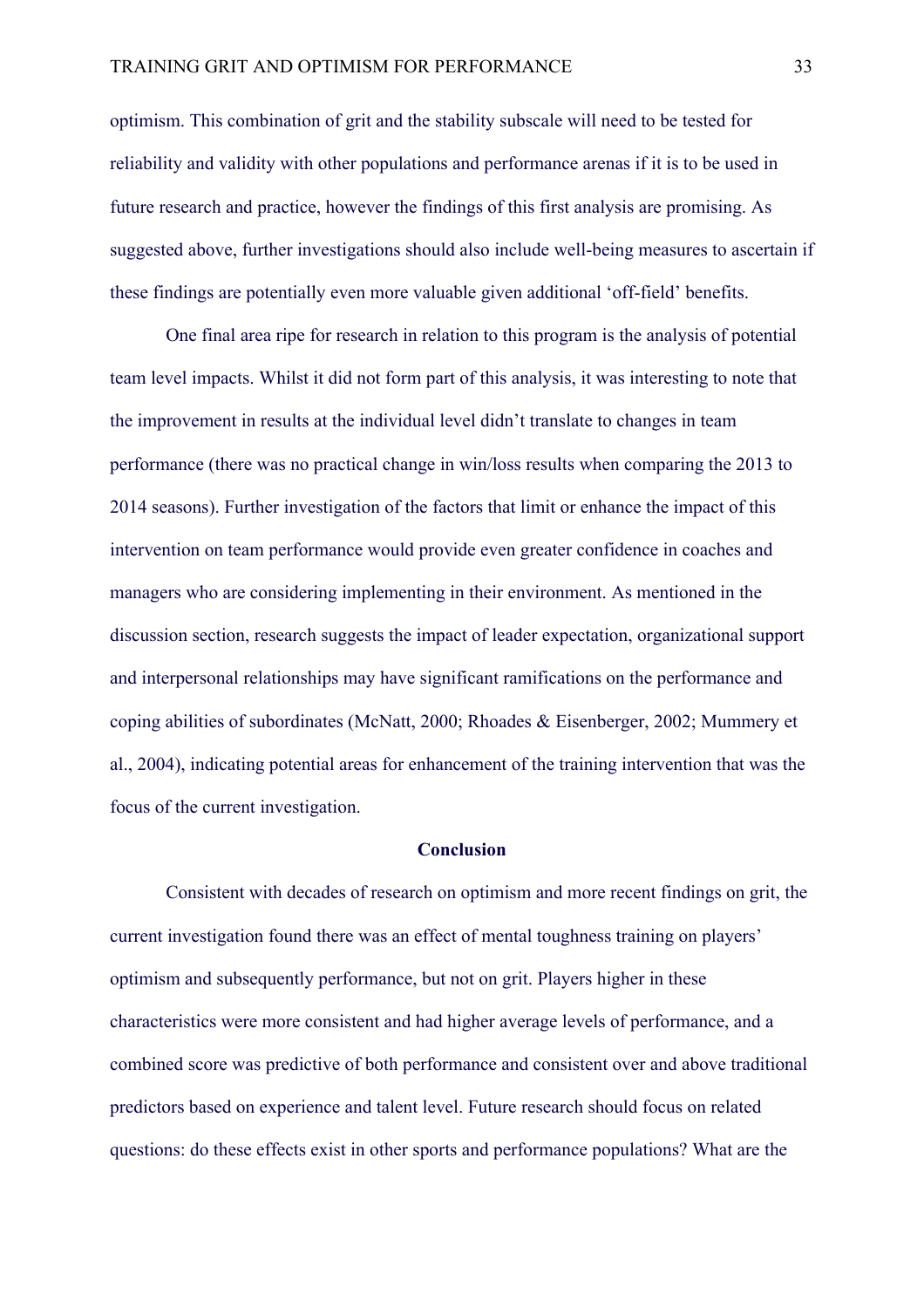impacts at a team level? And is the new combined measure proposed to reflect realistic optimism valid and reliable across multiple populations? To the extent we can identify the key elements of an individual performer's makeup that contribute to both performance and wellbeing, and then deliberately increase those elements, we have a powerful tool that can help us win, on and off the field.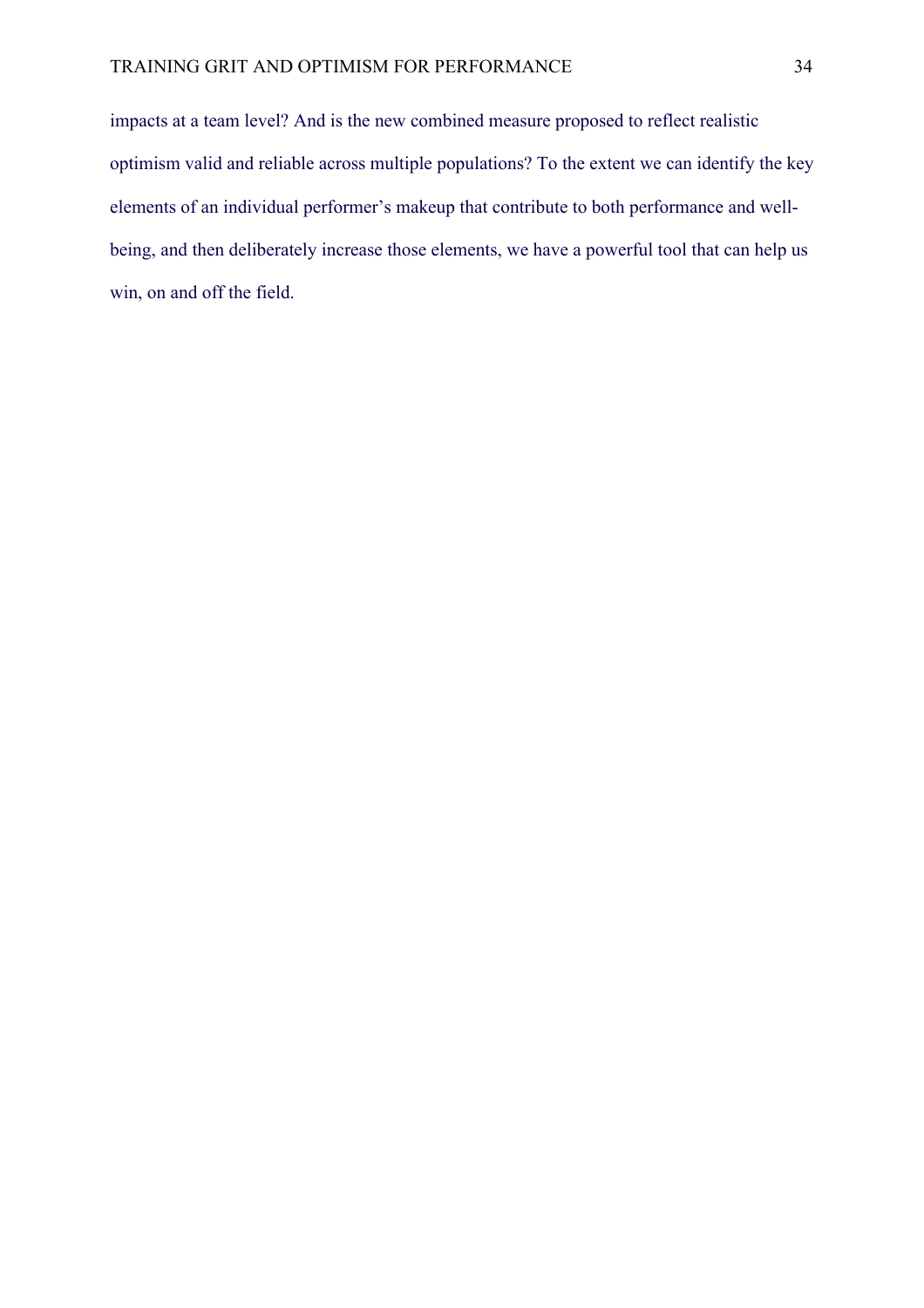#### References

- Armor, D. A., & Taylor, S. E. (2002). When predictions fail: The dilemma of unrealistic optimism. In T. Gilovich, D. Griffn, & D. Kahneman, *Heuristics and biases: The psychology of intuitive judgment* (pp. 334-347). New York: Cambridge University Press.
- Ashforth, B. E., & Fugate, M. (2006). Attributional style in work settings: Development of a measure. *Journal of Leadership & Organizational Studies, 12*(3), 12-29.
- Bond, K. A., Biddle, S. J., & Ntoumanis, N. (2001). Self-efficacy and causal attribution in female golfers. *International Journal of Sport Psychology, 32*(3), 243-256.
- Collins, J. C. (2001). *Good to great: Why some companies make the leap... and others don't.* New York: Harper Collins.
- Csikszentmihalyi, M. (1990). *Flow: The psychology of optimal experience.* New York: Harper.
- Dietrich, A. (2004). Neurocognitive mechanisms underlying the experience of flow. *Consciousness and Cognition, 13* (4), 746-761.
- Dirks, K. T. (2000). Trust in leadership and team performance: Evidence from NCAA basketball. *Journal of Applied Psychology, 85* (6), 1004.
- Dirks, K. T., & Ferrin, D. L. (2002). Trust in leadership: Meta-analytic findings and implications for research and practice. *Journal of Applied Psychology*, 87(4), 611.

Duckworth, A. L., & Eskreis-Winkler, L. (2013). True grit. *The Observer*, 26 (4), pp. 1-3.

- Duckworth, A. L., & Quinn, P. D. (2009). Development and validation of the Short Grit Scale (GRIT-S). *Journal of Personality Assessment, 91* (2), 166-174.
- Duckworth, A. L., Grant, H., Loew, B., Oettingen, G., & Gollwitzer, P. M. (2011). Selfregulation strategies improve self-discipline in adolescents: Benefits of mental contrasting and implementation intentions. *Educational Psychology, 31* (1), 17-26.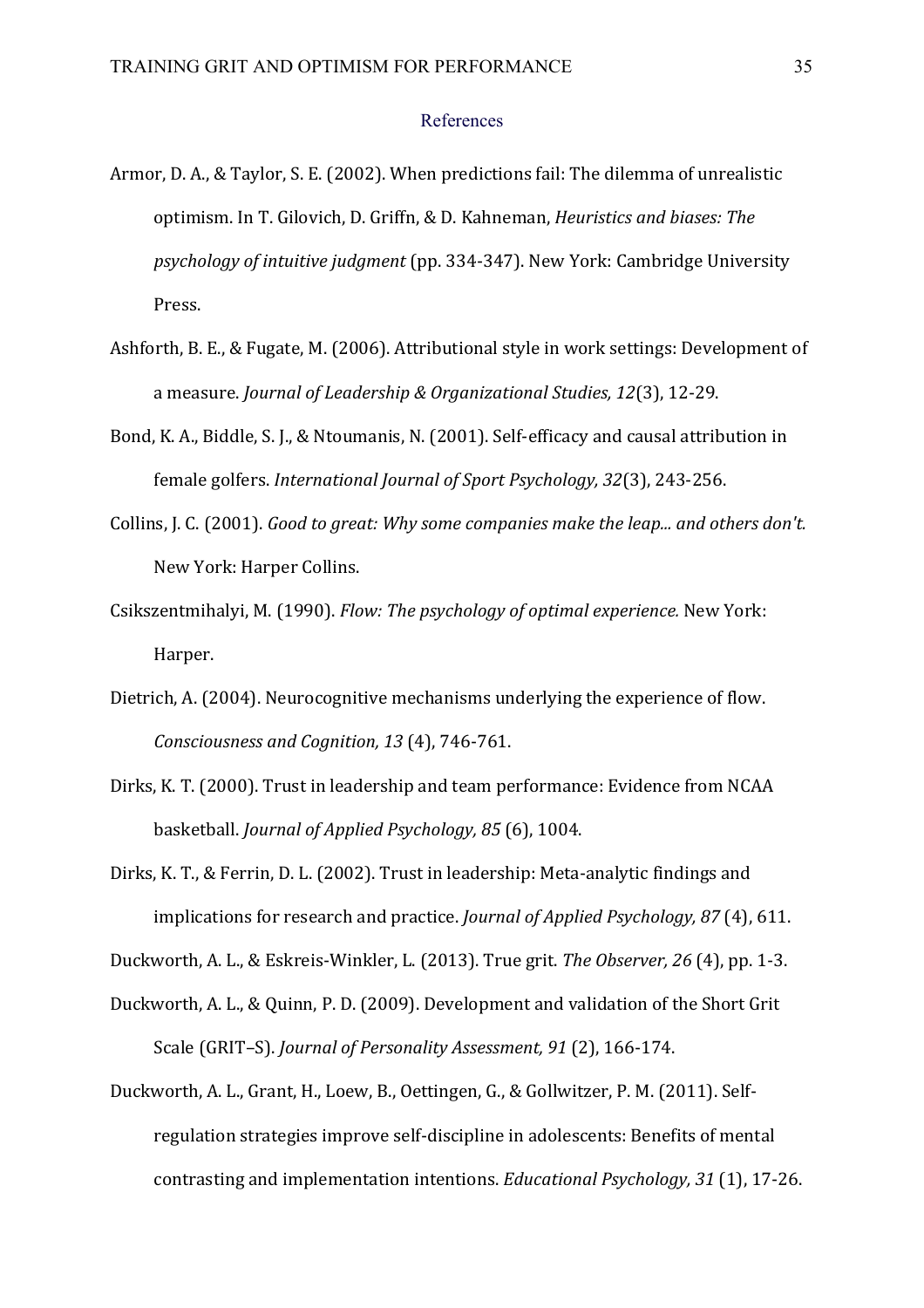- Duckworth, A., Kirby, T. A., Tsukayama, E., Berstein, H., & Ericsson, K. A. (2011). Deliberate practice spells success: Why grittier competitors triumph at the national spelling bee. *Social Psychological and Personality Science*, 2 (2), 174-181.
- Duckworth, A., Peterson, C., Matthews, M. D., & Kelly, D. R. (2007). Grit: Perseverance and passion for long-term goals. *Journal of Personality and Social Psychology, 92*, 1087-1101.
- Dweck, C. (2006). *Mindset: The new psychology of success.* New York: Random House.
- Dykema, J., Bergbower, K., Doctora, J., & Peterson, C. (1996). An attributional style questionnaire for general use. *Journal of Psychoeducational Assessment*, 14, 100-108.
- Eisner, J. P. (1995). The origins of explanatory style: Trust as a determinant of optimism and pessimism. In G. M. Buchanan, & M. E. Seligman, *Explanatory style* (pp. 49-56). New York: Routledge.
- Ericsson, K. A. (2004). Deliberate practice and the acquisition and maintenance of expert performance in medicine and related domains. *Academic Medicine*, 79 (10), 70-81.
- Ericsson, K. A., Krampe, R. T., & Tesch-Romer, C. (1993). The role of deliberate practice in the acquisition of expert performance. *Psychological Review,* 100 (3), 363-406.
- Eskreis-Winkler, L., Shulman, E. P., Beal, S. A., & Duckworth, A. L. (2014). The grit effect: Predicting retention in the military, the workplace, school and marriage. *Frontiers in Psychology*, 5.
- Gernigon, C., & Delloye, J. B. (2003). Self-efficacy, causal attribution, and track athletic performance following unexpected success or failure among elite sprinters. Sport *Psychologist, 17* (1), 55-76.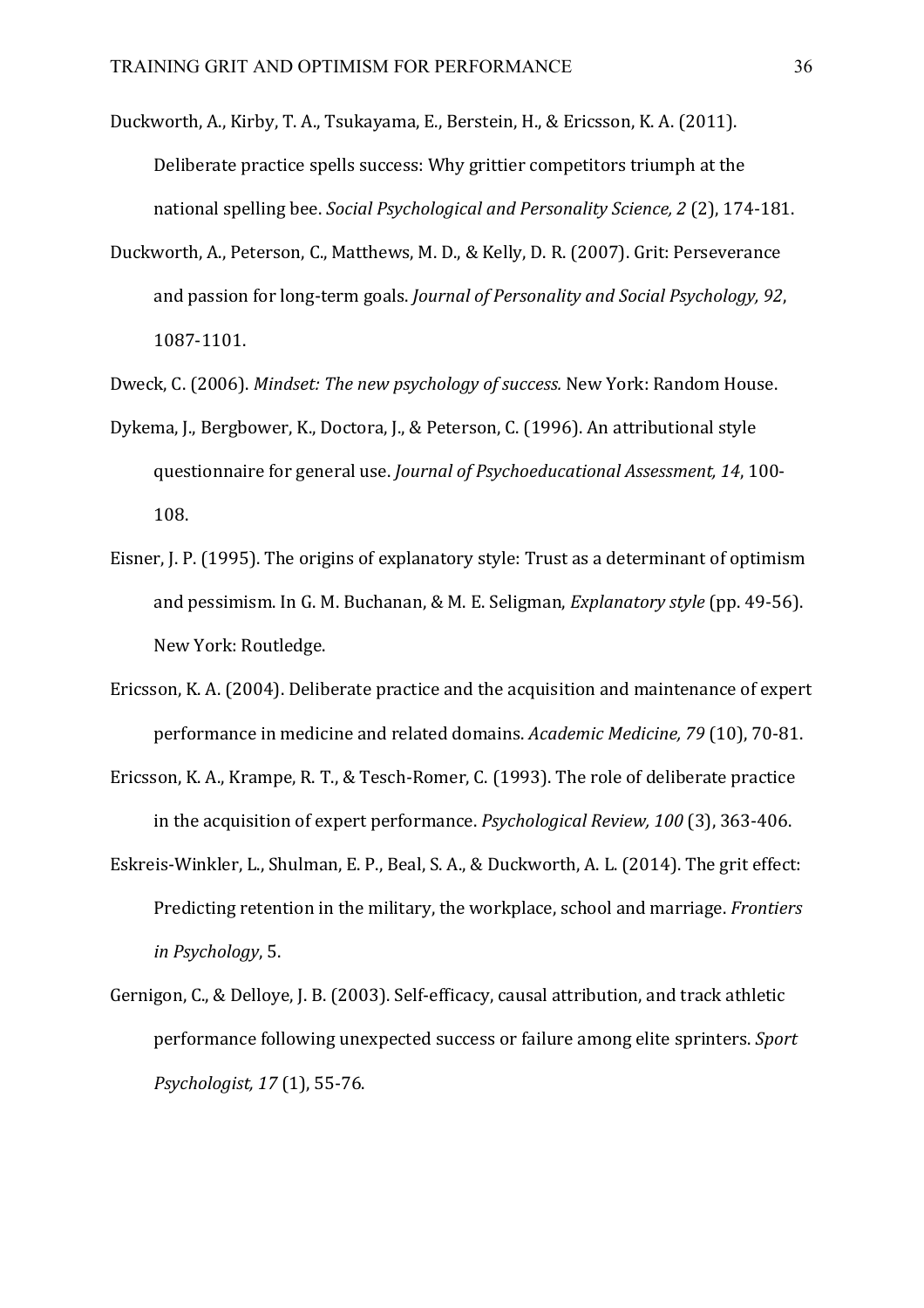- Gillham, J. E., Reivich, K. J., Jaycox, L. H., & Seligman, M. E. (1995). Prevention of depressive symptoms in schoolchildren: Two-year follow-up. *Psychological Science,* 6 (6), 343-351.
- Gollwitzer, P. M., & Sheeran, P. (2006). Implementation intentions and goal achievement: A meta-analysis of effects and processes. Advances in Experimental Social *Psychology, 38*, 69-119.
- Gordon, R. A. (2008). Attributional style and athletic performance: Strategic optimism and defensive pessimism. *Psychology of Sport and Exercise,* 9 (3), 336-350.
- Hambrick, D. Z., & Meinz, E. J. (2011). Limits on the predictive power of domain-specific experience and knowledge in skilled performance. *Current Directions in Psychological Science, 20* (5), 275-279.
- Harms, P. D., Herian, M., Krasikova, D. V., Vanhove, A. J., & Lester, P. B. (2013). The *Comprehensive Soldier and Family Fitness Program Evaluation. Report# 4: Evaluation of Resilience Training and Mental and Behavioral Health Outcomes.* Retrieved from Digital Commons @ University of Nebraska, Lincoln: http://digitalcommons.unl.edu/pdharms/10/
- Horowitz, J. L., & Garber, J. (2006). The prevention of depressive symptoms in children and adolescents: A meta-analytic review. *Journal of Consulting and Clinical Psychology, 74* (3), 401.
- Locke, E. A., & Latham, G. P. (2006). New directions in goal-setting theory. *Current* Directions in Psychological Science, 15(5), 265-268.
- Martin-Krumm, C. P., Sarrazin, P. G., Peterson, C., & Famose, J. P. (2003). Explanatory style and resilience after sports failure. *Personality and Individual Differences*, *35*(7), 1685-1695.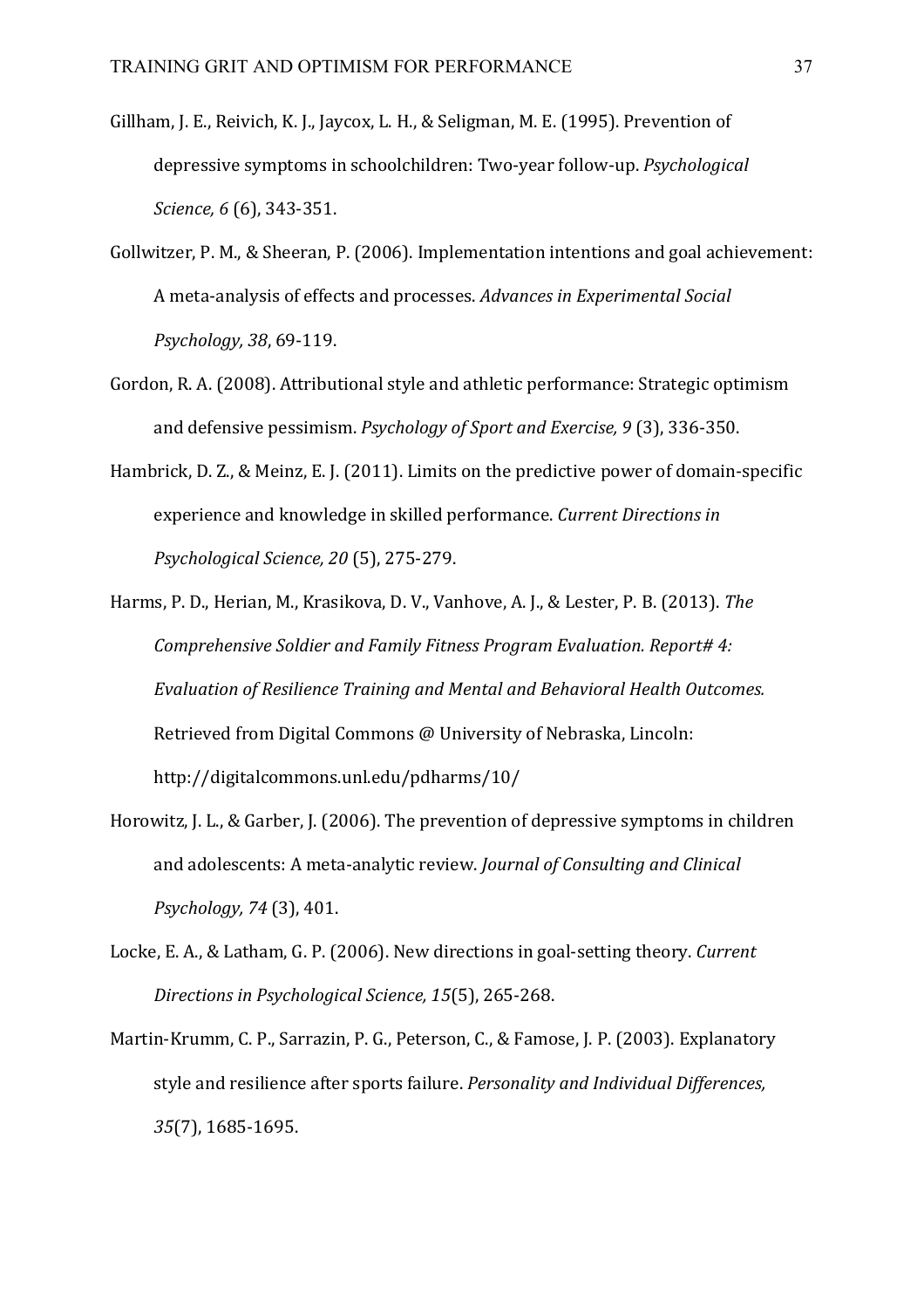- McNatt, D. B. (2000). Ancient Pygmalion joins contemporary management: a metaanalysis of the result. *Journal of Applied Psychology, 85* (2), 314.
- Mummery, W. K., Schofield, G., & Perry, C. (2004). Bouncing back: The role of coping style, social support and self-concept in resilience of sport performance. Athletic *Insight,* 6 (3), 1-17.
- Nakamura, J., & Csikszentmihalyi, M. (2002). The concept of flow. In C. R. Snyder, & S. J. Lopez, *Handbook of positive psychology* (pp. 89-105). New York: Oxford University Press.
- Norem, J. K., & Cantor, N. (1986). Anticipatory and post hoc cushioning strategies: Optimism and defensive pessimism in "risky" situations. *Cognitive Therapy and Research, 10* (3), 347-362.

Peterson, C. (2000). The future of optimism. *American Psychologist,* 55 (1), 44.

- Peterson, C., Semmel, A., Von Baeyer, C., Abramson, L. Y., Metalsky, G. I., & Seligman, M. E. (1982). The attributional style questionnaire. *Cognitive Therapy and Research, 6*  $(3)$ , 287-299.
- Reivich, K. J., Seligman, M. E., & McBride, S. (2011). Master resilience training in the US Army. *American Psychologist,* 66 (1), 25.
- Reivich, K., & Shatte, A. (2003). *The resilience factor: 7 keys to finding your inner strength and overcoming life's hurdles.* USA: Broadway.
- Rettew, D., & Reivich, K. (1995). Sports and explanatory style. In G. M. Buchanan, & M. E. Seligman, *Explanatory style* (pp. 173-185). New York: Routledge.
- Rhoades, L., & Eisenberger, R. (2002). Perceived organizational support: a review of the literature. *Journal of Applied Psychology, 87* (4), 698.